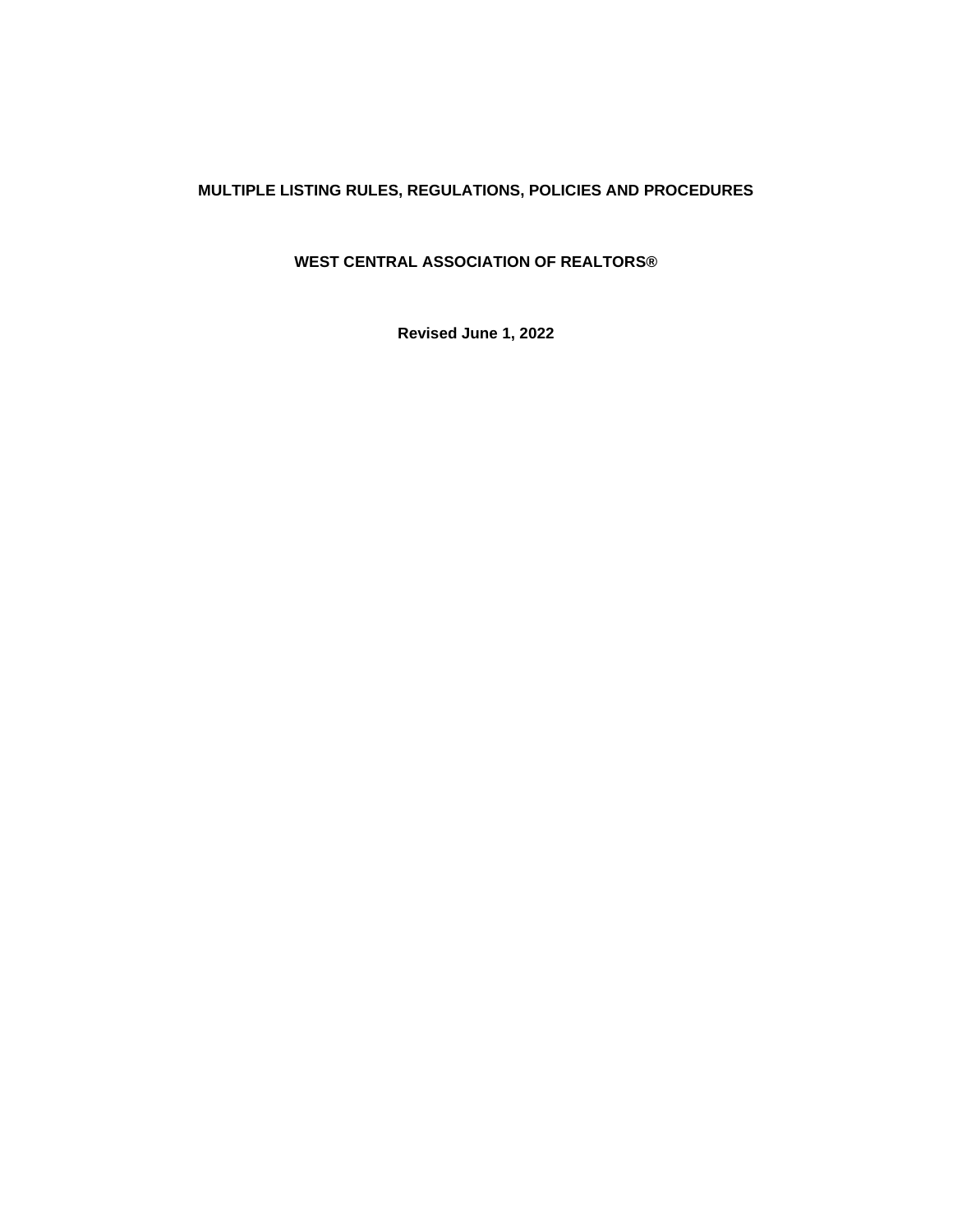### **MULTIPLE LISTING SERVICE RULES AND REGULATIONS**

### **LISTING PROCEDURES**

**Section 1: Listing Procedures:** Listings of real or personal property of the following types, which are listed subject to a real estate broker's license, located within the territorial jurisdiction of the multiple listing service [also known as "service"], and are taken by participants on exclusive right to sell or exclusive agency shall be input to the multiple listing service within twenty-four (24) hours except weekends and federal holidays whereby the listing is to be entered the following business day from the date all signatures are obtained unless proper documentation (such as for an exempt under Section 1.3 Exempt Listings of the MLS Rules and Regulations) has been submitted to the MLS. (Amended 11/2001) (Amended 06/2022)

- a. Single family homes for sale or exchange.
- b. Vacant lots and acreage (up to 10 acres and including farms up to 10 acres) for sale or exchange.
- c. Two-family, three-family, and four-family residential buildings for sale or exchange
- d. Mobile homes

**Note 1**: The multiple listing service shall not require a participant to submit listings on a form other than the form the participant individually chooses to utilize provided the listing is of a type accepted by the service, although a property data form may be required as approved by the multiple listing service. However, the multiple listing service, through its legal counsel:

- 1. may reserve the right to refuse to accept a listing form that fails to adequately protect the interest of the public and the participants
- 2. assure that no listing form filed with the multiple listing service establishes, directly or indirectly, any contractual relationship between the multiple listing service and the client (buyer or seller; lessee or lessor).The multiple listing service shall accept exclusive right to sell listing contracts and exclusive agency listing contracts and may accept other forms of agreement which make it possible for the listing broker to offer compensation to the other participants of the multiple listing service acting as subagents, buyer agents, or both. (Amended 11/1996) The listing agreement must include the seller's written authorization to submit the agreement to the multiple listing service. (Amended 11/1996)
- 3. The different types of listing agreements include:
	- a. exclusive right to sell
	- b. exclusive agency
	- c. open
	- d. net

The service **will not** accept **net** listings because they are deemed unethical and, in most states, illegal. **Open listings** are not accepted except where required by law because the inherent nature of an open listing is such as to usually not include the authority to cooperate and compensate other brokers and inherently provides a disincentive for cooperation. (Amended 04/1992)

The **exclusive right to sell** listing is the conventional form of listing submitted to the multiple listing service in that the seller authorizes the listing broker to cooperate with and to compensate other brokers. (Amended 04/1992)

The **exclusive agency** listing also authorizes the listing broker, as exclusive agent, to offer cooperation and compensation on blanket unilateral bases, but also reserves to the seller the general right to sell the property on an unlimited or restrictive basis. Exclusive agency listings and exclusive right to sell listings with named prospects exempted should be clearly distinguished by a simple designation such as a code or symbol from exclusive right to sell listings with no named prospects exempted, since they can present special risks of procuring cause controversies and administrative problems not posed by exclusive right to sell listings with no named prospects exempted. Care should be exercised to ensure that different codes or symbols are used to denote exclusive agency and exclusive right to sell listings with prospect reservations. (Amended 04/1992)

**Note 2**: A multiple listing service does not regulate the type of listings its members may take. This does not mean that a multiple listing service must accept every type of listing. The multiple listing service shall decline to accept open listings (except where acceptance is required by law) and net listings and it may limit its service to listings of certain kinds of property. But if it chooses to limit the kind of listings it will accept, it shall leave its members free to accept such listings to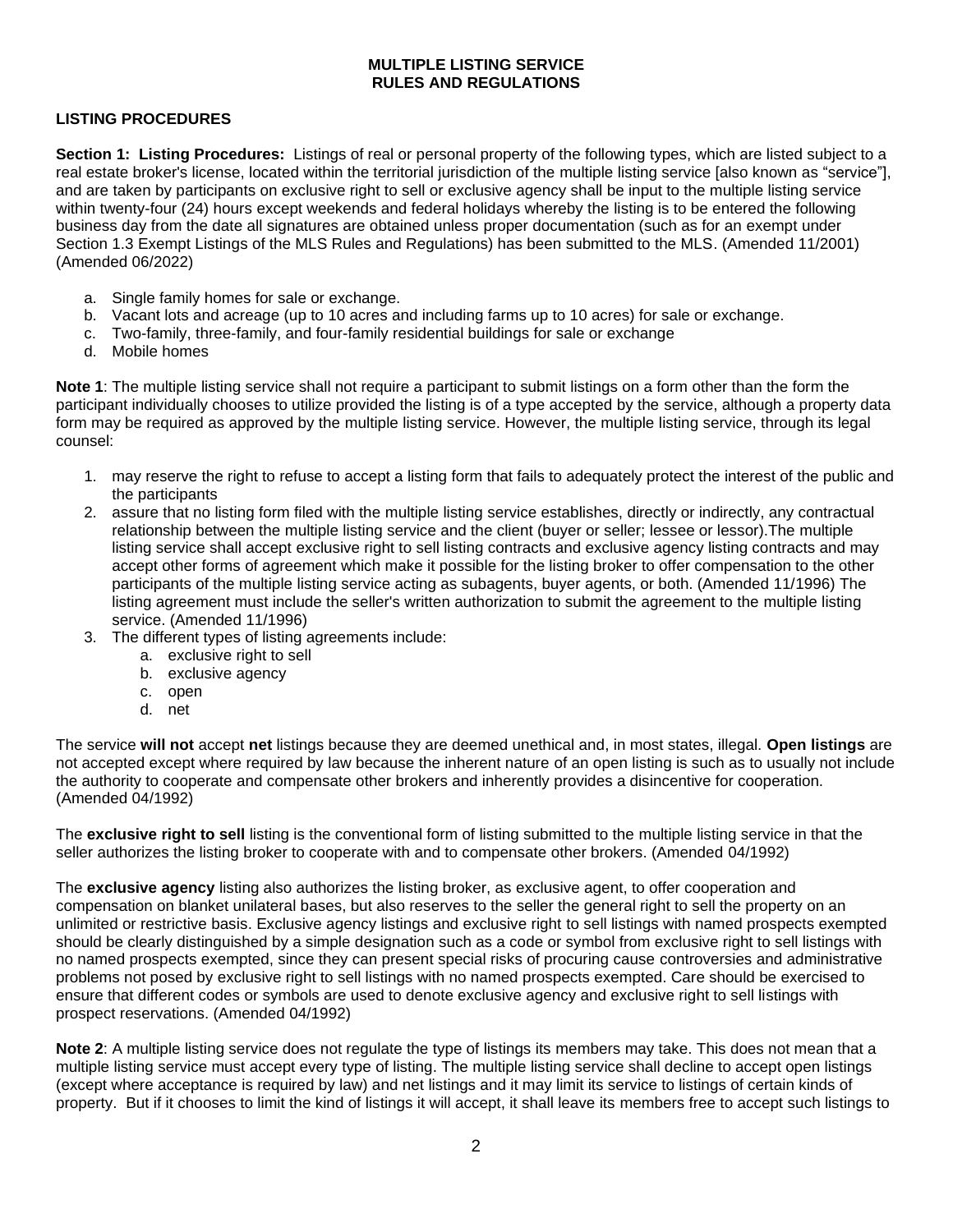be handled outside the multiple listing service.

**Note 3:** A multiple listing service may, as a matter of local option, accept exclusively listed property that is subject to auction. If such listings do not show a listed price, they may be included in a separate section of the MLS compilation of current listings. (Adopted 11/1992) (M)

**Section 1.01 Clear Cooperation:** Within one (1) business day of marketing a property to the public, the listing broker must submit the listing to the MLS for cooperation with other MLS participants. Public marketing includes, but is not limited to, flyers displayed in windows, yard signs, digital marketing on public facing websites, brokerage website displays (including IDX and VOW), digital communications marketing (email blasts), multi-brokerage listing sharing networks, and applications available to the public. (Adopted 11/2019) (M)

**Note:** Exclusive listing information for required property types must be filed and distributed to other MLS Participants for cooperation under the Clear Cooperation Policy. This applies to listings filed under Section 1 and listings exempt from distribution under Section 1.3 of the NAR model MLS rules if it is being publicly marketed, and any other situation where the listing broker is publicly marketing an exclusive listing that is required to be filed with the service and is not currently available to other MLS Participants.

**Section 1.1: Types of Properties:** The following are some of the types of properties that may be published through the service, including types described in the preceding paragraph that are required to be filed with the service and other types that may be filed with the service at the participant's option provided, however, that any listing submitted is entered into within the scope of the participant's licensure as a real estate broker: (Amended 11/1991) (O)

- 1. Residential
- 2. Residential Income
- 3. Subdivided Vacant Lot
- 4. Land, Ranch and Farm
- 5. Business Opportunity
- 6. Motel-Hotel
- 7. Mobile Homes
- 8. Mobile Home Parks
- 9. Commercial Income
- 10. Industrial

**Section 1.1.1: Listings Subject to Rules and Regulations of the Service:** Any listing taken on a contract to be filed with the multiple listing service is subject to the rules and regulations of the service upon signature of the seller(s). (R)

**Section 1.12 Service Area:** Only listings of the designated types of property located within the service area of the MLS are required to be submitted to the service. Listings of property located outside the MLS's service area will be accepted if submitted voluntarily by a participant but cannot be required by the service. (Amended 11/2017) (M)

**Section 1.2: Detail on Listings Filed with the Service**: The listing agreement or property data form for active listings, when filed with the multiple listing service by the listing broker, shall be complete in every detail which is ascertainable as required fields on the property data form plus at least one exterior photograph of property, property disclosures or exempt form, added within twenty-four (24) hours except weekend and federal holidays whereby the photo and disclosures/exempt form is to be added the following business day. If seller declines a photograph, listing broker shall obtain a written release signed by the seller and forward this release to the Service. (Amended 06/2022) (R)

**Section 1.2.0: Names**, phone numbers, website addresses, company slogans or any language or code that implies identification of a company or individual shall not appear in the public remarks section of listings or on photos of listings. All data fields are to be populated only with that data field's requested information.

**Section 1.2.01: Display of Photos:** All MLS photos on the system must reflect real property for sale as the prominent subject matter.

- a. Photos provided or taken for the MLS database shall be as follows:
	- 1. Residential and Multi-Family: current view(s) of the property for sale, lease, or exchange or sketches (renderings)
	- 2. Farm/Land, Industrial, and Commercial: Current view(s) of the property taken at the time of listing for sale,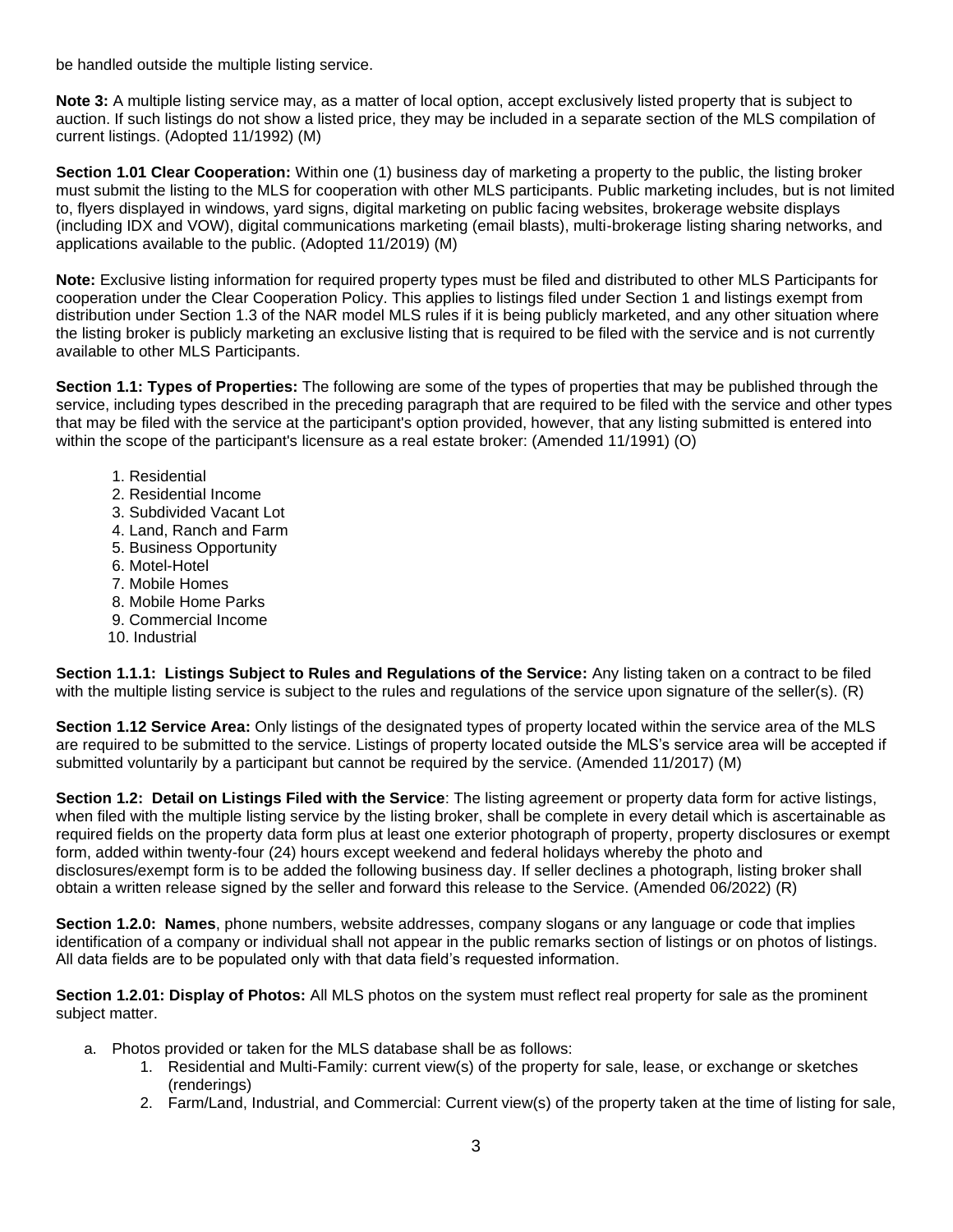lease, or exchange; aerial views/maps, or sketches (renderings)

- b. Photos provided or taken for the MLS database shall have no enhancements such as but not limited to logos, phone numbers, agent or company identifying inserts, real estate sign(s), or markings, etc. used as an overlay made to also appear on the image.
- c. MLS may immediately remove any photo appearing with unauthorized markings and the agent will be notified. The only printing authorized to appear on photos is that which is found on a builder's sketch, architectural floor plan, plat map, or the MLS copyright logo in the bottom right-hand corner.
- d. Photo required except where sellers expressly direct that photographs of their property not appear in MLS compilations.

**Section 1.2.02: Virtual Tours:** Virtual tours that identify a company, web site, name, or phone number or otherwise serve to promote someone or something other than the property for sale are prohibited. The only virtual tours permitted are those that serve to exclusively promote the property for sale.

**Section 1.2.1: Limited-Service Listings:** Listing agreements under which the listing broker will not provide one, or more, of the following services:

- a. arrange appointments for cooperating brokers to show listed property to potential purchasers but instead gives cooperating brokers authority to make such appointments directly with the seller(s)
- b. accept and present to the seller(s) offers to purchase procured by cooperating brokers but instead gives cooperating brokers authority to present offers to purchase directly to the seller(s)
- c. advise the seller(s) as to the merits of offers to purchase
- d. assist the seller(s) in developing, communicating, or presenting counteroffers
- e. participate on the seller's(s') behalf in negotiations leading to the sale of the listed property

Will be identified with the code "LS" in MLS compilations so potential cooperating brokers will be aware of the extent of the services the listing broker will provide to the seller(s), and any potential for cooperating brokers being asked to provide some of all of these services to listing brokers' clients, prior to initiating efforts to show or sell the property.

**Note:** Adoption of Section 1.21, Limited-Service Listings, is optional and a matter to be determined by each MLS. (Adopted 05/2001) (O)

**Section 1.2.2: MLS Entry Only Listings:** Listing agreements under which the listing broker will not provide ANY of the following services:

- a. arrange appointments for cooperating brokers to show listed property to potential purchasers but instead gives cooperating brokers authority to make such appointments directly with the sellers(s)
- b. accept and present to the seller(s) offers to purchase procured by cooperating brokers but instead gives cooperating brokers authority to present offers to purchase directly to the seller(s)
- c. advise the seller(s) as to the merits of offers to purchase
- d. assist the seller(s) in developing, communicating, or presenting counteroffers
- e. participate on the seller's(s') behalf in negotiations leading to the sale of the listed property

Will be identified with the symbol "NS" in MLS compilations so potential cooperating brokers will be aware of the extent of the services the listing broker will provide to the seller(s), and any potential for cooperating brokers being asked to provide some or all of these services to listing brokers' clients, prior to initiating efforts to show or sell the property.

**Note:** Adoption of Section 1.2.2, MLS Entry-only Listings, is optional and a matter to be determined by each MLS. (Adopted 05/2001) (O)

**Section 1.3: Exempt Listings:** If the seller refuses to permit the listing to be disseminated by the service, the participant may then take the listing (office exclusive) and such listing shall be filed with the service but not disseminated to the participants. Filing of the listing should be accompanied by certification/waiver signed by the seller that he does not desire the listing to be disseminated by the service.

**Note 1:** Section 1.3 is not required if the service does not require all residential, residential income, subdivided vacant lot, land, ranch and farm, business opportunity, motel-hotel, mobile homes, mobile home parks, commercial income, industrial listings to be submitted by a participant to the service. (M)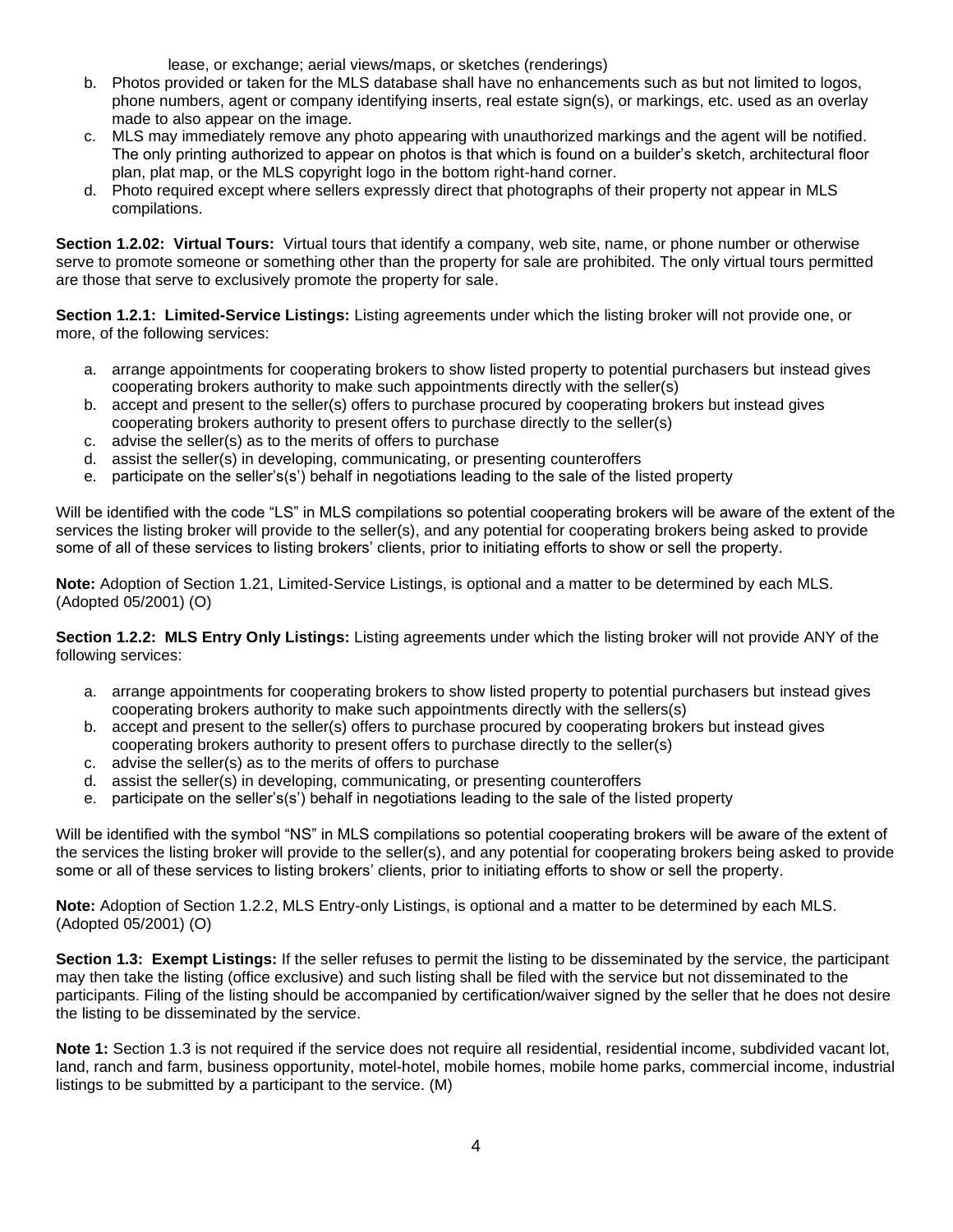**Note 2:** MLS Participants must distribute exempt listings within (1) one business day once the listing is publicly marketed. See Section 1.01 Clear Cooperation. (M)

**Section 1.4: Change of Status of Listing:** Any change in listed price or other change in the original listing agreement, excluding sold status, shall be made only when authorized in writing by the seller and shall be filed with the service within twenty-four (24**)** hours, except weekends and federal holidays whereby the status is to be entered the following business day, after the authorized change is received by the listing broker. (Amended 06/2022) (R)

**Section 1.5: Withdrawal of Listing Prior to Expiration:** Listings of property may be withdrawn from the multiple listing service by the listing broker before the expiration date of the listing agreement, provided withdrawal is input with the service within forty-eight (48) hours. A copy of the agreement between the seller and the listing broker which authorizes the withdrawal is to be kept in the listing file by the participant.

Withdrawn listings may only be reentered as "NEW" with days on market starting from zero 60 days after being withdrawn. Under 60 days the listing will be reactivated and would reflect the original listing contract date.

Sellers do not have the unilateral right to require an MLS to withdraw a listing without the listing broker's concurrence. However, when a seller(s) can document that his exclusive relationship with the listing broker has been terminated, the multiple listing service may remove the listing at the request of the seller (Adopted 11/1996) (M)

**Section 1.6: Contingencies Applicable to Listings:** Any contingency or conditions of any term in a listing shall be specified and noticed to the participants. (R)

**Section 1.7: Listing Price Specified:** The full gross listing price stated in the listing contract will be included in the information published in the Multiple Listing Service compilation of current listings unless the property is subject to auction. For properties subject to auction and except as provided in Section 1.17 a listing price of \$0 or minimum bid amount must be entered into the Multiple Listing Service. (Amended 12/2016) (M)

**Section 1.8: Listing Multiple Unit Properties:** All properties which are to be sold or which may be sold separately must be indicated individually in the listing and on the property data form. When part of a listed property has been sold, proper notification should be given to the multiple listing service. (O)

**Section 1.9: No Control of Commission Rates or Fees Charged to Participants:** The multiple listing service shall not fix, control, recommend, suggest, or maintain commission rates or fees for services to be rendered by participants. Further, the multiple listing service shall not fix, control, recommend, suggest, or maintain the division of commissions or fees between cooperating participants or between participants and non-participants. (M)

**Section 1.10: Expiration of Listings:** Listings filed with the multiple listing service will automatically be removed from the compilation of current listings on the expiration date specified in the agreement, unless prior to that date the MLS receives notice that the listing has been extended or renewed. (Amended 11/2001)

If notice of renewal or extension is received after the listing has been removed from the compilation of current listings, the extension or renewal will be published in the same manner as a new listing. Extensions and renewals of listings must be signed by the seller(s) and filed with the service. (Amended 11/2001) (M)

**Section 1.11: Termination Date on Listings:** Listings filed with the service shall bear a definite and final termination date as negotiated between the listing broker and the seller. (M)

**Section 1.12: Jurisdiction:** Only listings of the designated types of property located within the jurisdiction of the MLS are required to be submitted to the service. Listings of property located outside the MLS's jurisdiction will be accepted if submitted voluntarily by a participant but cannot be required by the service. (Amended 11/2001)

**Note:** Associations must choose whether the service will accept listings from beyond its jurisdiction into the MLS compilation. (Amended 11/1988) (M)

**Section 1.13: Listings of Suspended Participants:** When a participant of the service is suspended from the MLS for failing to abide by a membership duty (i.e., violation of the Code of Ethics, association bylaws, MLS bylaws, MLS rules and regulations, or other membership obligation except failure to pay appropriate dues, fees or charges), all listings currently filed with the MLS by the suspended participant shall, at the participant's option, be retained in the service until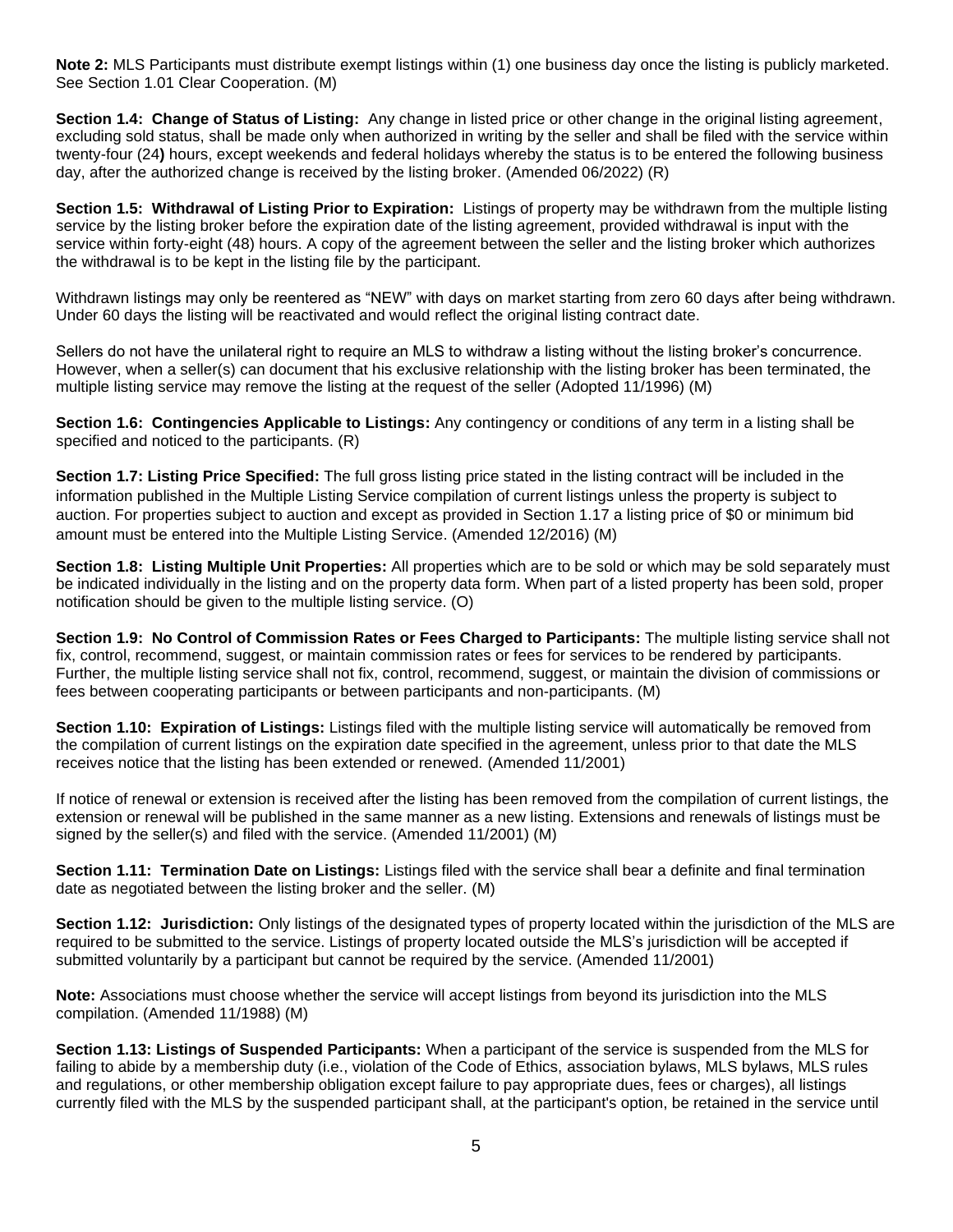sold, withdrawn or expired, and shall not be renewed or extended by the MLS beyond the termination date of the listing agreement in effect when the suspension became effective. If a participant has been suspended from the association (except where MLS participation without association membership is permitted by law) or MLS (or both) for failure to pay appropriate dues, fees or charges, an association MLS is not obligated to provide MLS services, including continued inclusion of the suspended participant's listings in the MLS compilation of current listing information. Prior to any removal of a suspended participant's listings from the MLS, the suspended participant should be advised in writing of the intended removal so that the suspended participant may advise his clients. (M)

**Section 1.14: Listings of Expelled Participants:** When a participant of the service is expelled from the MLS for failing to abide by a membership duty (i.e., violation of the Code of Ethics, association bylaws, MLS bylaws, MLS rules and regulations, or other membership obligations except failure to pay appropriate dues, fees or charges), all listings currently filed with the MLS shall, at the expelled participant's option, be retained in the service until sold, withdrawn or expired, and shall not be renewed or extended by the MLS beyond the termination date of the listing agreement in effect when the expulsion became effective. If a participant has been expelled from the association (except where MLS participation without association membership is permitted by law) or MLS (or both) for failure to pay appropriate dues, fees or charges, an association MLS is not obligated to provide MLS services, including continued inclusion of the expelled participant's listings in the MLS compilation of current listing information. Prior to any removal of an expelled participant's listings from the MLS, the expelled participant should be advised in writing of the intended removal so that the expelled participant may advise his clients. (M)

**Section 1.15: Listings of Resigned Participants:** When a participant resigns from the MLS, the MLS is not obligated to provide services, including continued inclusion of the resigned participant's listings in the MLS compilation of current listing information. Prior to any removal of a resigned participant's listings from the MLS, the resigned participant should be advised, in writing, of the intended removal so that the resigned participant may advise his clients. (O)

**Section 1.16: Property Addresses:** At the time of filing a listing, participants and subscribers must include a property address available to other participants and subscribers, and if an address doesn't exist a parcel identification number can be used. Where an address or parcel identification number are unavailable, the information filed with the MLS must include a legal description of the property sufficient to describe its location. (Adopted 01/2022) (M)

**Section 1.17 Auction Properties:** Auction listings entered into the MLS are subject to the same rules as other listings with the following exceptions:

- a. The listing shall be marked as Auction = Yes.
- b. Auction date must be entered in the "Auction Date" field, if applicable.
- c. A "0" shall be entered as the list price for a traditional auction.
- d. Auction listings entered into the MLS that require a "minimum bid". The minimum bid amount shall be entered into the list price field and you must enter into the "Remarks" field "List Price equals minimum bid on property".
- e. If an Auction property includes an additional Buyers Premium, that must be reflected in the "Remarks" field.
- f. Any information regarding the date, time of the auction must be entered into the "Remarks".
- g. Any auction listing entered into the MLS with reference or requirement that an agent or broker must go to another site to enter an offer/bid (i.e., website), must be entered into the "Agent Remarks".
- h. The listing broker shall have fifteen days after the scheduled auction date (as stated in the remarks section of the listing and or auction date field) to do one of the following: (a) report the listing as pending, (b) enter a list price other than \$0 and keep the listing active, or (c) withdraw the listing. Failure to comply with this rule will result in the immediate withdrawal of the auction listing by the Multiple Listing Service. (Adopted 12/2016)

#### **Section 1.18 Coming soon listing status:**

**Definition:** Coming soon indicates that the broker and the seller are preparing the property for sale and for marketing as Active Status. This status is not intended to give the listing broker an advantage in finding a buyer for the property to the detriment of cooperating brokers or to circumvent the selling of the property on an open market. The intended use of this status is to provide a vehicle for participants and subscribers to notify other participants and subscribers of properties that will be made fully available for showing and marketing after preparations have been completed. While the property is in "Coming Soon" Status, the seller and the listing broker may not promote or advertise the property in any manner other than as "coming soon". This status is for short term use preparatory to Active status, 30 days or less, and must have a listing agreement and seller(s) approval.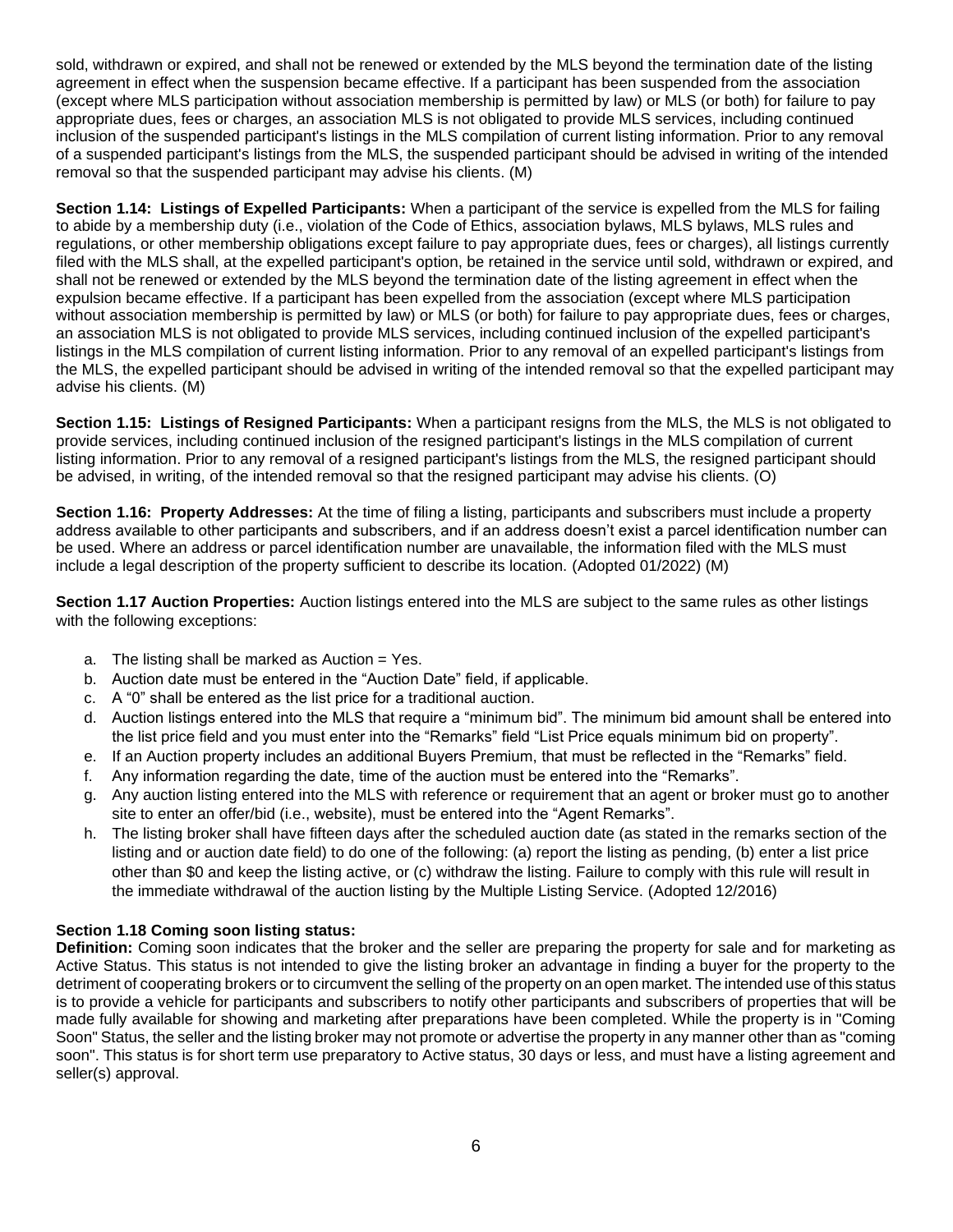- a. Mandatory If you have a valid listing contract, and the listing is not yet available for showing, with the seller(s) approval you are required to enter the listing into the MLS in the "Coming Soon" Status.
- b. Listing must be entered into the Multiple Listing Service in the "Coming Soon" Status within 48 hours of the listing contract (excluding weekends and holidays).
- c. Listing must be entered into the Multiple Listing Service in the "Coming Soon" status within 24 hours of marketing the property per the national Clear Cooperation rule.
- d. Property Types allowed in the "Coming Soon" Status;
	- 1. Single Family
	- 2. Condo
	- 3. Multiple Family
	- 4. Mobile Home
	- 5. Rent/Lease
- e. The date entered in the new available date field must either be the current date or a future date. The available date, after initially set, may later be revised, but revised only to a date further in the future. It may NOT be revised to a date prior to the original date entered.
- f. The maximum days a listing can be in the Coming Soon Status are 30 days. Listings must have an "Available Date" entered into the listing less than or equal to 30 days.
- g. Syndication of Coming Soon listings is allowed on day one of entering into the MLS and at any time during the Coming Soon status by selecting "yes" in the internet display field. (Syndication does not include allowing showings. Coming Soon rules still apply.)
- h. If the seller chooses to syndicate while in Coming Soon status, the listing agent must add one photo to the MLS.
- i. Listings Active Days on Market will start from date the listing agreement was signed.
- j. Properties in this status may not be shown. A seller may choose to accept an offer sight unseen. If the accepted offer includes a contingency for the buyer to view the home, the status must be changed to contingent within the 48 hours allowed for a status change. Then the property may be shown. If the buyer chooses to cancel the contract the property would go back to a Coming Soon status for the remainder of the time originally requested to prepare the property for Active Status.
- k. All MLS Rules and Policies apply where appropriate.
- I. Failure to comply with these rules will result in: 1<sup>st</sup> offense: \$500 fine, 2<sup>nd</sup> offense: \$1000 fine, 3<sup>rd</sup> offense: \$2000 fine. (Amended 06/2022)
- m. If the Multiple Listing Service, for any reason, requests a copy of the listing documentation on a listing in the coming soon status, that documentation must be submitted to the Multiple Listing Service within 24 hours of such request. (Adopted 10/2017) (Amended 11/2019)

**Section 1.25**: **Co-Listings:** The service **will not** accept co-listings with agents that aren't MLS members. (Adopted 08/2015)

### **SELLING PROCEDURES**

**Section 2: Showings and Negotiations:** Appointments for showings and negotiations with the seller for the purchase of listed property filed with the Multiple Listing Service shall be conducted through the listing broker except under the following circumstance:

- a. the listing broker gives the cooperating broker specific authority to show and/or negotiate directly. (M) (1998 Ohio Division of Real Estate and Professional Licensing declares any contact without specific authority a violation of License Law.)
- b. after reasonable effort, the cooperating broker cannot contact the listing broker or his representative; however, the listing broker, at his option, may preclude such direct negotiations by cooperating brokers. (Amended 04/1992) (M)

**Section 2.1: Presentation of Offers:** The listing broker must make arrangements to present the offer as soon as possible or give the cooperating broker a satisfactory reason for not doing so. (Amended 04/1992) (M)

**Section 2.2: Submission of Written Offers and Counteroffers:** The listing broker shall submit to the seller all written offers until closing unless precluded by law, government rule, regulation, or agreed otherwise in writing between the seller and the listing broker. Unless the subsequent offer is contingent upon the termination of an existing contract, the listing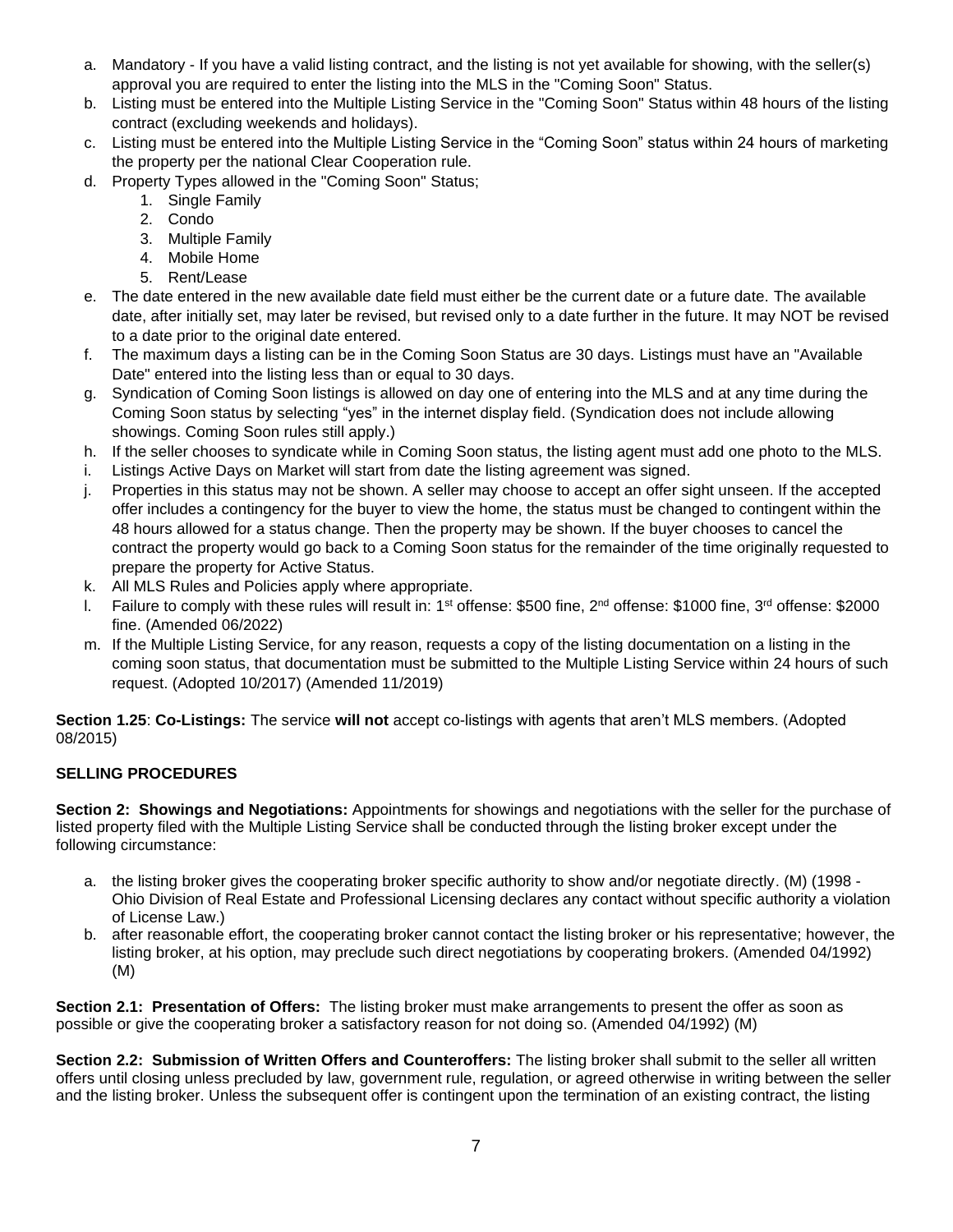broker shall recommend that the seller obtain the advice of legal counsel prior to acceptance of the subsequent offer.

Participants representing buyers or tenants shall submit to the buyer or tenant all offers and counteroffers until acceptance and shall recommend that buyers and tenants obtain legal advice where there is a question about whether a pre-existing contract has been terminated. (Amended 11/2005) (M)

**Section 2.3: Right of Cooperating Broker in Presentation of Offer:** The cooperating broker (subagent or buyer agent) or his representative has the right to participate in the presentation to the seller or lessor of any offer he secures to purchase or lease. He does not have the right to be present at any discussion or evaluation of that offer by the seller or lessor and the listing broker. However, if the seller or lessor gives written instructions to the listing broker that cooperating broker not be present when an offer the cooperating broker secured is presented, the cooperating broker has the right to a copy of the seller's or lessors written instructions. None of the foregoing diminishes the listing broker's right to control the establishment of appointments for such presentations. (Amended 04/1992)

Where the cooperating broker is not present during the presentation of the offer, the cooperating broker can request in writing, and the listing broker must provide, as soon as practical, written affirmation stating that the offer has been submitted to the seller, or written notification that the seller has waived the obligation to have the offer presented. (Adopted 11/2019) M

**Section 2.4: Right of Listing Broker in Presentation of Counteroffer:** The listing broker or his representative has the right to participate in the presentation of any counteroffer made by the seller or lessor. He does not have the right to be present at any discussion or evaluation of a counteroffer by the purchaser or lessee (except where the cooperating broker is a subagent). However, if the purchaser or lessee gives written instructions to the cooperating broker that the listing broker not be present when a counter-offer is presented, the listing broker has the right to a copy of the purchaser's or lessee's written instructions. (Adopted 11/1993) (M)

**Section 2.5: Reporting Sales to the Service:** Status changes, including final closing of sales, shall be reported to the multiple listing service by the listing broker within 14 days after they have occurred. If negotiations were carried on under Section 2(a) or (b) hereof, the cooperating broker shall report accepted offers to the listing broker within 14 days after occurrence and the listing broker shall report them to the MLS within 14 days after receiving notice from the cooperating broker. (Amended 08/2009) (Amended 11/2011) (Amended 12/2018)

**Note 1:** The listing agreement of a property filed with the MLS by the listing broker should include a provision expressly granting the listing broker authority to advertise; to file the listing with the MLS; to provide timely notice of status changes of the listing to the MLS; and to provide sales information including selling price to the MLS upon sale of the property. If deemed desirable by the MLS to publish sales information prior to final closing (settlement) of a sales transaction, the listing agreement should also include a provision expressly granting the listing broker the right to authorize dissemination of this information by the MLS to its participants. (Amended 11/2001) (M)

**Note 2:** In disclosure states, if the sales price of a listed property is recorded, the reporting of the sale price may be required by the MLS.

In states where the actual sale prices of completed transactions are not publicly accessible, failure to report sale prices can result in disciplinary action on if the MLS:

- 1. categorizes sale price information as confidential and
- 2. limits use of sale price information to participants and subscribers in providing real estate services, including appraisals and other valuations, to customers and clients; and to governmental bodies and third-party entities only as provided below

The MLS may provide sale price information to governmental bodies only to be used for statistical purposes (including use of aggregated data for purposes of valuing property) and to confirm the accuracy of information submitted by property owners or their representatives in connection with property valuation challenges; and to third-party entities only to be used for academic research, statistical analysis, or for providing services to participants and subscribers. In any instance where a governmental body or third-party entity makes sale price information provided by the MLS available other than as provided for in this provision, a listing participant may request the sale price information for a specific property be withheld from dissemination for these purposes with written authorization from the seller and withholding of sale price information from those entities shall not be construed as a violation of the requirement to report sale prices. (Adopted 11/2011)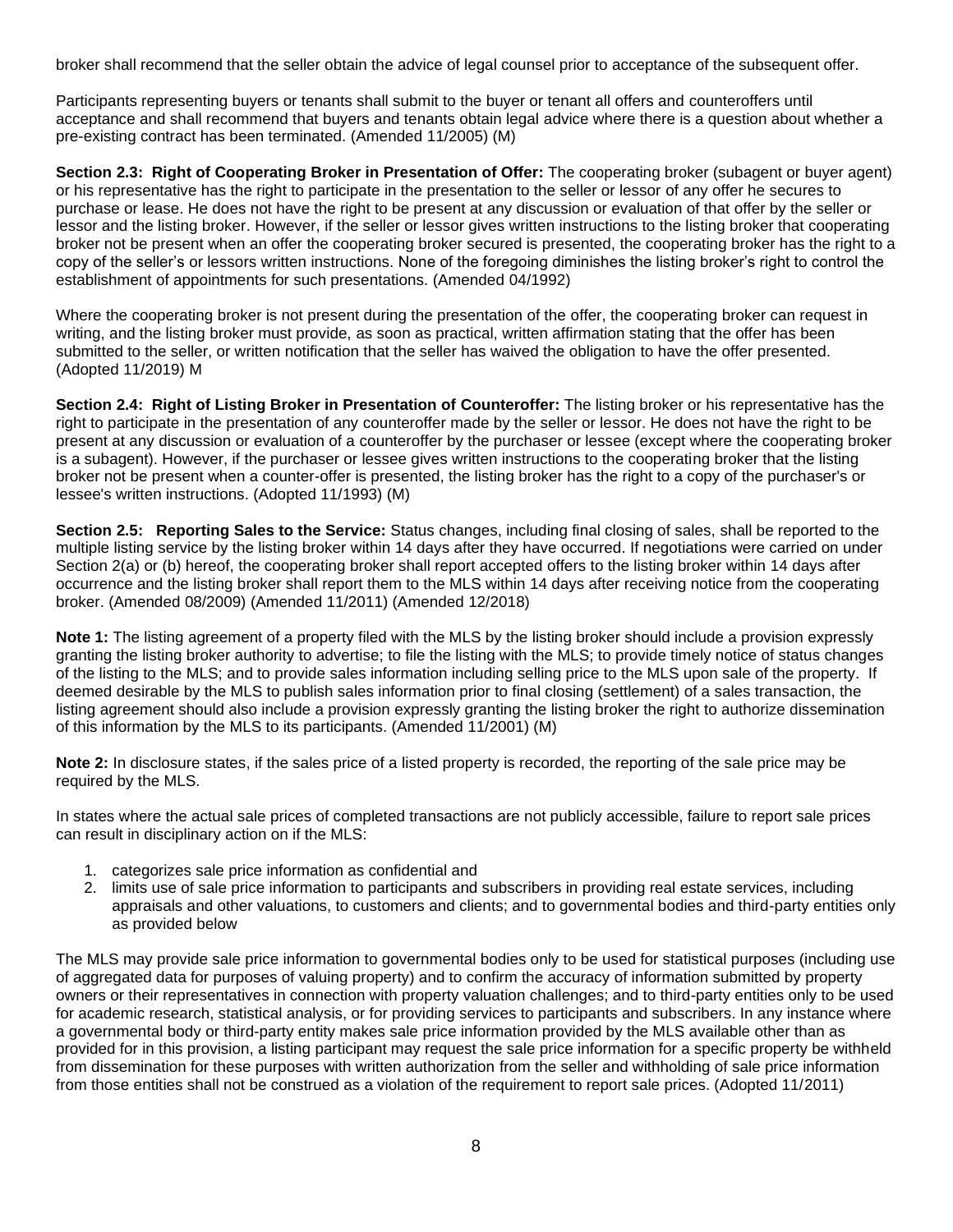**Note 3:** as established in the virtual Office Website (VOW) policy, sale prices can only be categorized as confidential in states where the actual sale prices of completed transactions are not accessible from public records. (Adopted 11/2011) (M)

**Section 2.6: Reporting Resolutions of Contingencies:** The listing broker shall report to the multiple listing service within 24 hours that a contingency on file with the multiple listing service has been fulfilled or renewed, or the agreement cancelled. (M)

**Section 2.7: Advertising of Listings filed with the Service:** A listing shall not be advertised by any participant other than the listing broker, without the written prior consent of the listing broker. (M)

**Section 2.8: Reporting Cancellation of Pending Sale:** The listing broker shall report immediately to the multiple listing service the cancellation of any pending sale and the listing shall be reinstated immediately. (M) **REFUSAL TO SELL**

**Section 3: Refusal to Sell:** If the seller of any listed property filed with the multiple listing service refuses to accept a written offer satisfying the terms and conditions stated in the listing, such fact shall be transmitted immediately to the service and to all participants. (R)

### **PROHIBITIONS**

**Section 4: Information for Participants only:** Any listing filed with the service shall not be made available to any broker or firm not a member of the MLS without the prior consent of the listing broker. (M)

**Section 4.1: For Sale Signs:** Only the "for sale" sign of the listing broker may be placed on a property. (Amended 11/89) (M)

**Section 4.2: Sold Signs:** Prior to closing, only the sold sign of the listing broker may be placed on a property, unless the listing broker authorizes the cooperating (selling) broker to post such a sign. (Amended 04/1996) (M)

**Section 4.3: Solicitation of Listing filed with the Service:** Participants shall not solicit a listing on property filed with the Service unless such solicitation is consistent with Article 16 of the REALTORS® Code of Ethics, its Standards of Practice, and its Case Interpretations.

**Note:** This Section is to be construed in a manner consistent with Article 16 of the Code of Ethics and particularly Standard of Practice 16-4. This Section is intended to encourage sellers to permit their properties to be filed with the service by protecting them from being solicited, prior to expiration of the listing, by brokers and salespersons seeking the listing upon its expiration.

Without such protection, a seller could receive hundreds of calls, communications, and visits from brokers and salespersons who have been made aware through MLS filing of the date the listing will expire and desire to substitute themselves for the present broker.

This section is also intended to encourage brokers to participate in the service by assuring them that other participants will not attempt to persuade the seller to breach the listing agreement or to interfere with their attempts to market the property. Absent the protection afforded by this section, listing brokers would be most reluctant to generally disclose the identity of the seller or the availability of the property to other brokers.

This section does not preclude solicitation of listings under the circumstances otherwise recognized by the Standards of Practice related to Article 16 of the Code of Ethics. (M)

**Section 4.5: Services Advertised as "Free":** MLS participants and subscribers must not represent that their brokerage services to a client or customer are free or available at no cost to their clients, unless the participant or subscriber will receive no financial compensation from any source for those services. (Adopted 01/2022) (M)

### *In all cases, Ohio Real Estate Law is to be followed when different from the above rules*

### **DIVISION OF COMMISSIONS**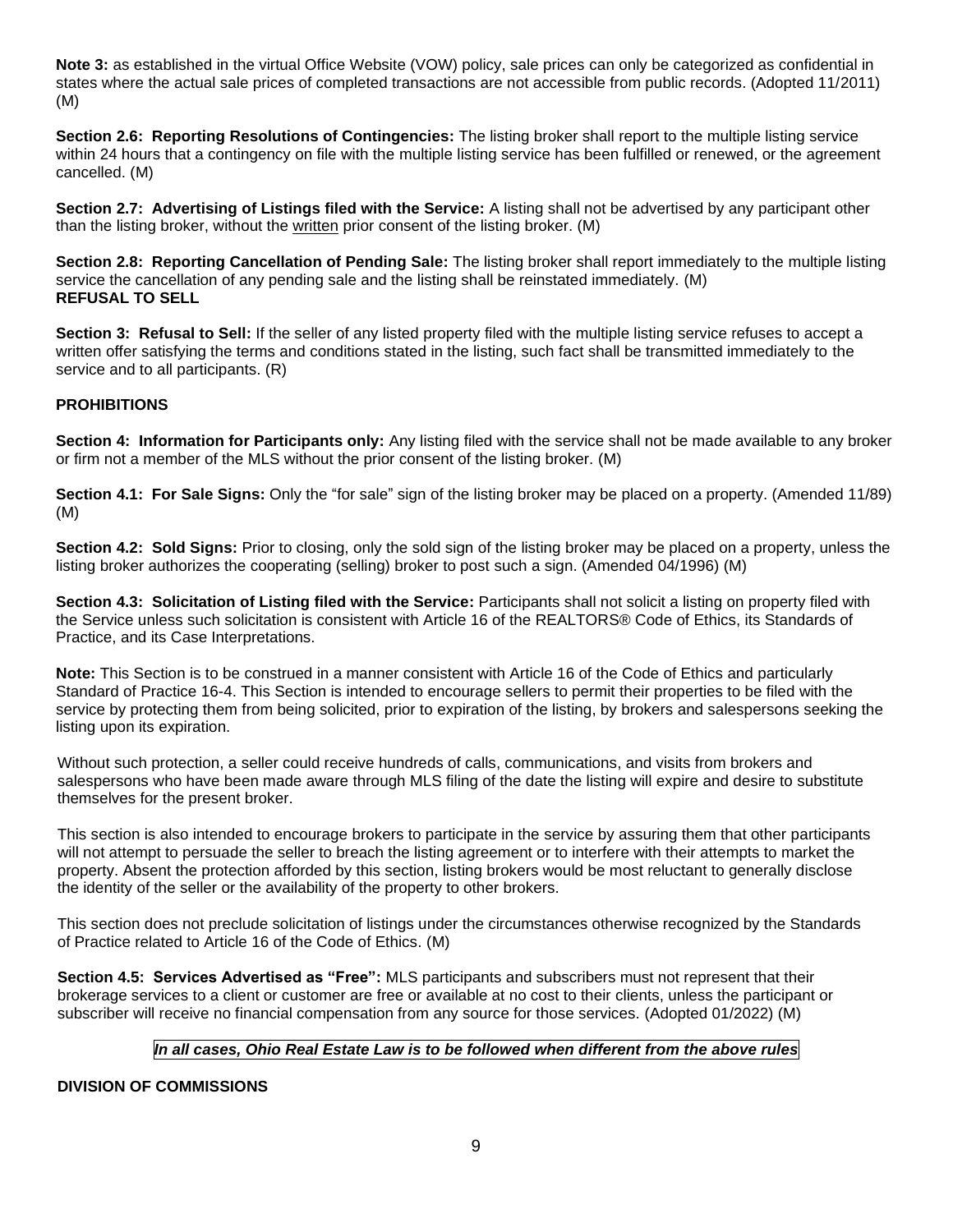**Section 5: Compensation Specified on each Listing:** The listing broker shall specify, on each listing filed with the multiple listing service, the compensation offered to other multiple listing service participants (buyers' agents or subagents) for their services in the sale of such listing. Such offers are unconditional except that entitlement to compensation is determined by the cooperating broker's performance as the procuring cause of the sale (or lease) or as otherwise provided for in this rule. The listing broker's obligation to compensate any cooperating broker as the procuring cause of the sale (or lease) may be excused if it is determined through arbitration that, through no fault of the listing broker and in the exercise of good faith and reasonable care, it was impossible or financially unfeasible for the listing broker to collect a commission pursuant to the listing agreement. In such instances, entitlement to cooperative compensation offered through MLS would be a question to be determined by an arbitration hearing panel based on all relevant facts and circumstances including, but not limited to, why it was impossible or financially unfeasible for the listing broker to collect some or all of the commission established in the listing agreement; at what point in the transaction did the listing broker know (or should have known) that some or all of the commission established in the listing agreement might not be paid; and how promptly had the listing broker communicated to cooperating brokers that the commission established in the listing agreement might not be paid (Amended 11/1998)

In filing a property with the multiple listing service of an association of REALTORS®, the participant of the service is making blanket unilateral offers of compensation to the other MLS participants and shall therefore specify on each listing filed with the service the compensation being offered to the other MLS participants. Specifying the compensation on each listing is necessary because the cooperating broker has the right to know what the compensation shall be prior to the endeavor to sell. \* (Amended 11/1996)

\**The compensation specified on listings filed with the multiple listing service shall appear in one of two forms. The essential and appropriate requirement by an association multiple listing service is that the information to be published shall clearly inform the participants as to the compensation they will receive in cooperative transactions, unless advised otherwise by the listing broker, in writing, in advance of submitting an offer to purchase. The compensation specified on listings published by the MLS shall be shown in one of the following forms:* 

- *1. by showing a percentage of the gross selling price*
- *2. by showing a definite dollar amount (Amended 05/2010)*

*Note: MLSs may also, as a matter of local discretion, allow participants to offer cooperative compensation as a percentage of the net sales price, with the net sales price defined as the gross sales price minus buyer upgrades (new construction) and seller concessions.*

*The listing broker retains the right to determine the amount of compensation offered to other participants (acting as subagents, buyer agents, or in other agency or non-agency capacities defined by law) which may be the same or different. (Amended 11/1996)*

*This shall not preclude the listing broker from offering any MLS participant compensation other than the compensation indicated on any listing published by the MLS provided the listing broker informs the other broker, in writing, in advance of submitting an offer to purchase and provided that the modification in the specified compensation is not the result of any agreement among all or any other participant in the service. Any superseding offer of compensation must be expressed as either a percentage of the gross sales price or as a flat dollar amount. (Amended 05/2010)*

**Note 1:** The multiple listing service shall not have a rule requiring the listing broker to disclose the amount of the total negotiated commission in his listing contract, and the association multiple listing service **shall not** publish the total negotiated commission on a listing which has been submitted to the MLS by a participant. The association multiple listing service **shall not** disclose in any way the total commission negotiated between the seller and the listing broker.

**Note 2:** The listing broker may, from time to time, adjust the compensation offered to other multiple listing service participants for their services with respect to any listing by advance published notice to the Service so that all participants will be advised. (Amended 04/1992)

**Note 3:** The multiple listing service shall make no rule on the division of commissions between participants and nonparticipants. This should remain solely the responsibility of the listing broker.

**Note 4:** Multiple listing services, at their discretion, may adopt rules and procedures enabling listing brokers to communicate to potential cooperating brokers that gross commissions established in listing contracts are subject to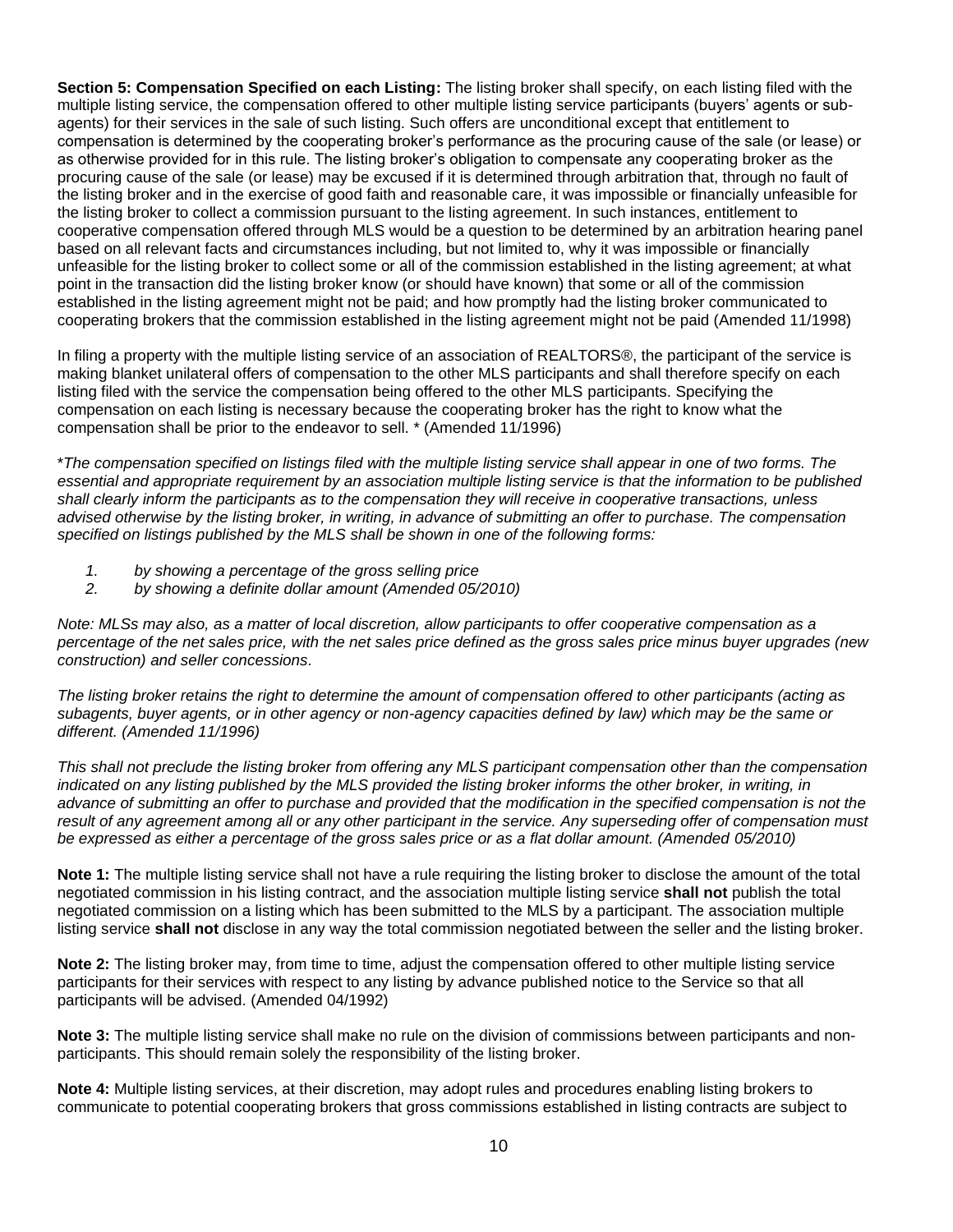court approval, and that compensation payable to cooperating brokers may be reduced if the gross commission established in the listing contract is reduced by a court. In such instances, the fact that the gross commission is subiect to court approval and either the potential reduction in compensation payable to cooperating brokers or the method by which the potential reduction in compensation will be calculated must be clearly communicated to potential cooperating brokers prior to the time they submit an offer that ultimately results in a successful transaction. (*Amended 05/2010)*

**Note 5:** Nothing in these MLS rules precludes a listing participant and a cooperating participant, as a matter of mutual agreement, from modifying the cooperative compensation to be paid in the event of a successful transaction. (Adopted 11/2005)

**Note 6:** Multiple listing services must give participants the ability to disclose to other participants any potential for a short sale. As used in these rules, short sales are defined as a transaction where title transfers, where the sale price is insufficient to pay the total of all liens and costs of sale, and where the seller does not bring sufficient liquid assets to the closing to cure all deficiencies. Multiple listing services may, as a matter of local discretion, require participants to disclose potential short sales when participants know a transaction is a potential short sale. In any instance where a participant discloses a potential short sale, they may, as a matter of local discretion, also be permitted to communicate to other participants how any reduction in the gross commission established in the listing contract required by the lender as a condition of approving the sale will be apportioned between listing and cooperating participants. All confidential disclosures and confidential information related to short sales, if allowed by local rules, must be communicated through dedicated fields or confidential "remarks" available only to participants and subscribers. (Adopted 05/2009) (M)

**Section 5.0.1: Disclosing Potential Short Sales:** Participants must disclose potential short sales (defined as a transaction where title transfers, where the sale price is insufficient to pay the total of all liens and costs of sale and where the seller does not bring sufficient liquid assets to the closing to cure all deficiencies) when reasonably known to the listing participants. (Amended 05/2009) (O) (Option 2)

When disclosed, participants may, at their discretion, advise other participant whether and how any reduction in the gross commission established in the listing contract, required by the lender as a condition of approving the sale, will be apportioned between listing and cooperation participants. (Adopted 05/2009)

Where participants communicate to other participants how any reduction in the gross commission established in the listing contract required by the lender as a condition of approving the sale will be apportioned between the listing and cooperating participants, listing participants shall disclose to cooperating participants in writing the total reduction in the gross commission and the amount by which the compensation payable to the cooperating broker will be reduced within 48 hours of receipt of notification from the lender. (Adopted 05/2010)

**Section 5.1: Participant as Principal:** If a participant or any licensee (or licensed or certified appraiser) affiliated with a participant has any ownership interest in a property, the listing of which is to be disseminated through the multiple listing service, that person shall disclose that interest when the listing is filed with the multiple listing service and such information shall be disseminated to all multiple listing service participants. (M)

**Section 5.2: Participant as Purchaser:** If a participant or any licensee (including licensed and certified appraisers) affiliated with a participant wishes to acquire an interest in property listed with another participant, such contemplated interest shall be disclosed, in writing, to the listing broker not later than the time an offer to purchase is submitted to the listing broker. (Adopted 02/1992) (M)

**Section 5.3: Dual or Variable Rate commission Arrangements:** The existence of a dual or variable rate commission arrangement (i.e., one in which the seller/landlord agrees to pay a specified commission if the property is sold/leased by the listing broker without assistance and a different commission if the sale/lease results through the efforts of a cooperating broker; or one in which the seller/landlord agrees to pay a specified commission if the property is sold/leased by the listing broker either with or without the assistance of a cooperating broker and a different commission if the sale/lease results through the efforts of a seller/landlord) shall be disclosed by the listing broker by a (y) or (n) placed in the appropriate box in photo listing. The listing broker shall, in response to inquiries from potential cooperating brokers, disclose the differential that would result in either a cooperative transaction, or alternatively in a sale/lease that results through the efforts of the seller/landlord. If the cooperating broker is a buyer/tenant representative, the buyer/tenant representative must disclose such information to their client before the client makes an offer to purchase or lease.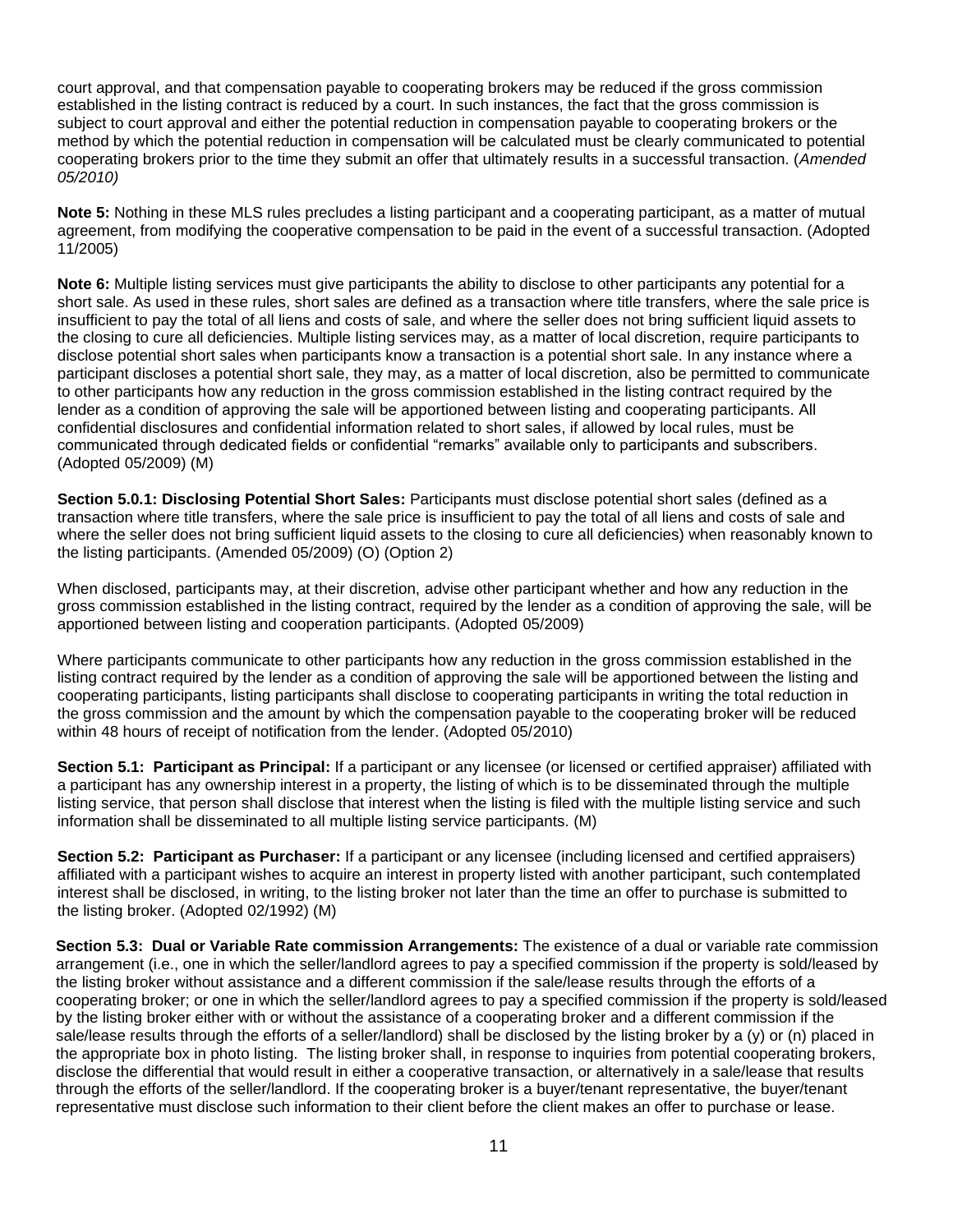# *(Amended 05/01) (M)*

**Section 5.4: Display of Listing Broker's Offer of Compensation**: Participants and subscribers who share the listing broker's offer of compensation for an active listing must display the following disclaimer or something similar.

The listing broker's offer of compensation is made only to participants of the MLS where the listing is filed. (Adopted 01/2022) (M)

**Section 5.6 No Compensation for Fee-Waived Selling Salesperson:** The listing broker's obligation to compensate any cooperating broker as the procuring cause of the sale (or lease) shall be excused if it is determined through arbitration that the selling salesperson affiliated with the cooperating broker was subject to a fee waiver under Section 6.6 at any time between the offer to purchase and the closing of the sale. (Adopted 06/2018)

# **SERVICE CHARGES**

**Section 6.1: Service Fees and Charges:** The following service charges for operation of the multiple listing service are in effect to defray the costs of the service and are subject to change from time to time in the manner prescribed:

- a. Initial Participation Fee: An applicant for participation in the Service shall pay a one-time fee of \$200.00 which is to accompany the application.
- b. Recurring Participation Fee: The quarterly participation fee of each participant shall be an amount equal to the amount set by the MLS Administrator by dividing the quarterly budgeted income by the projected number of users and approved by the board of directors times each salesperson and licensed or certified appraiser who has access to and use of the Service, whether licensed as a broker, sales licensee or licensed or certified appraiser who is employed by or affiliated as an independent contractor with such participant. Payment of such fees shall be made quarterly on or before the due date set by the committee. Fees shall not be prorated on a monthly basis.
- c. Subscription Fees: Subscription fees shall be paid quarterly in advance. The participant shall be responsible for a subscription for him or herself if desired and any subscriptions ordered by an individual, employed by or affiliated as an independent contractor (including licensed or certified appraisers). These payments for fees and services may be accepted by subscribers to the service but the ultimate responsibility for payment rests with the participant. (Adopted 04/1992) (R)
- d. Participants have the option of a no-cost waiver of MLS fees, dues and charges for any licensee or licensed or certified appraiser who can demonstrate subscription to a different MLS or CIE (Commercial Information Exchange) where the principal broker participates. MLSs may, at their discretion, require waiver recipients and their participants to sign a certification for nonuse of its MLS services, which can include penalties and termination of the waiver if violated. (Adopted 05/2018) (M)

**Section 6.5 Notification of Licensees:** Each Participant shall provide the MLS with a list of real estate licensees or licensed Appraisers employed by or affiliated as independent contractors with such Participant or with such Participant's firm and shall immediately notify the MLS of any changes, additions, or deletions from the list. This list shall include any licensees under any Broker associate affiliated with the Participant. (Adopted 06/2018)

**Section 6.6 Subscriber Fee Waivers:** MLS provides participants the option of a no-cost waiver of MLS fees, dues, and charges for any licensee or licensed or certified appraiser in a participating office who can demonstrate:

- a. subscription to a different MLS where the principal broker for the office also participates
- b. that they work exclusively with rentals. MLS requires participants to sign a certification for nonuse of MLS services, which includes penalties and termination of the waiver if violated

Normally, under Section 6.1, any per-subscriber fee is calculated based on each salesperson and licensed or certified appraiser affiliated with a participating office. The effect of fee waiver is that the number of subscribers in a participating office for purposes of any recurring per subscriber fees paid by a participant under Section 6.1 shall be reduced by the number of licensees and certified appraisers who are subject to waiver under this Section 6.6.

For purposes of this Section 6.6 and all rule provisions referring to it, "licensee" refers to non-principal brokers and salespersons and licensed and certified appraisers. Section 6.6.1 sets out the conditions for fee waiver, Section 6.6.2 the process for obtaining and maintaining waivers, Section 6.6.3 circumstances under which waiver is revoked and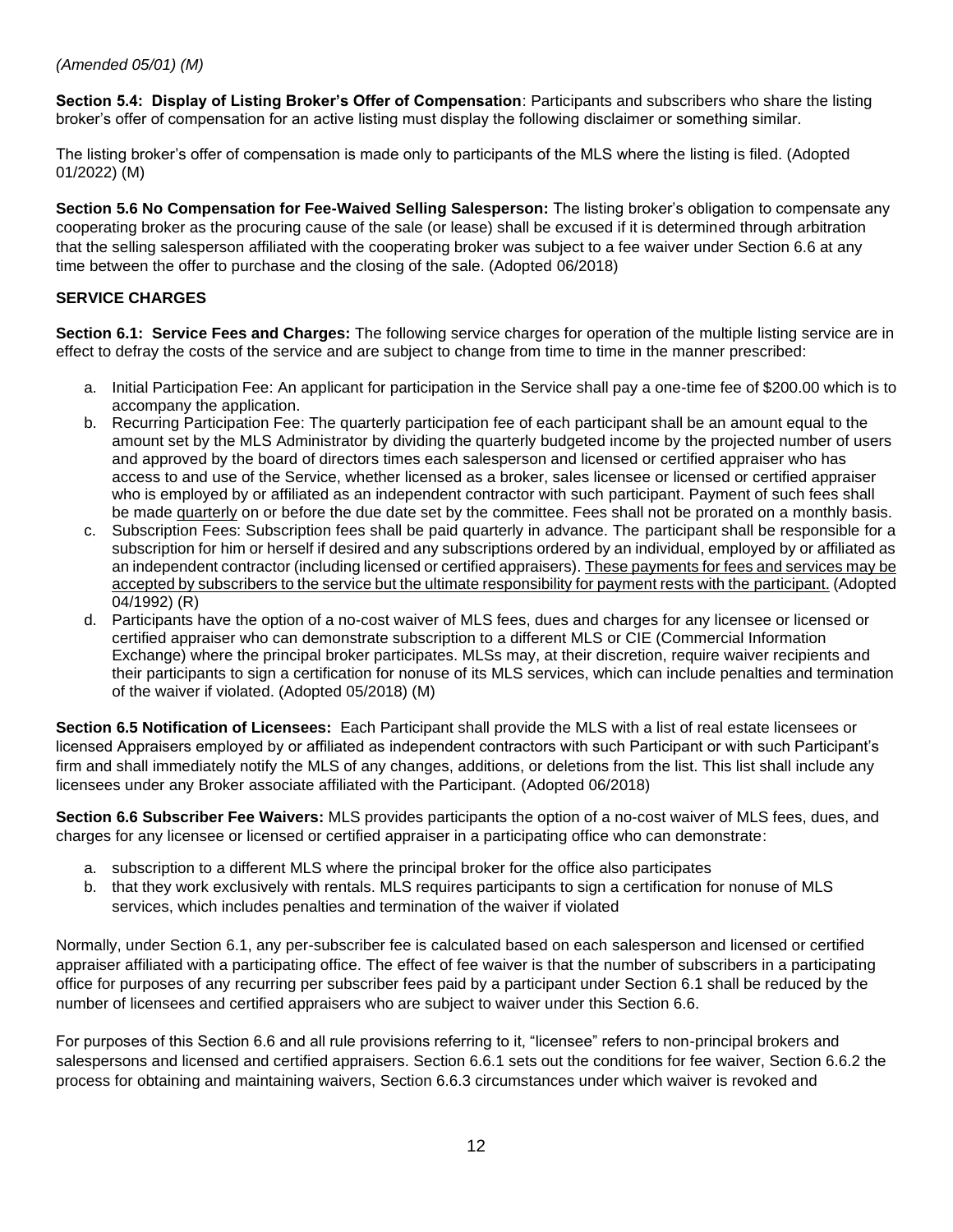consequences of revocation, and Section 6.6.4 the consequences of repeated violations of these policies. (Adopted 06/2018)

**Section 6.6.1 Conditions for Waiver:** Fee waivers are available for licensees in offices participating in MLS, provided the participant and any fee-waived licensee(s) meet all the following requirements:

- a. Any fee-waived licensee must be a subscriber in another multiple listing service or must exclusively work with rentals
- b. During any period for which a licensee's fees are waived, the licensee shall refrain from using any of the services of this MLS included but not limited to:
	- 1. Using this MLS's systems, databases, etc. This does not include accessing listing information of the licensee's own broker or of other brokers through the participant's IDX site or elsewhere.
	- 2. Being a listing agent on an active or pending property listing in this MLS.
	- 3. Use of any data feed from this MLS (except one that includes listings only of the licensee's broker).
	- 4. Using this MLS's data on an IDX or VOW website identified as the fee waived subscriber's site or page.
	- 5. Using MLS's data in an automated valuation product or tool in any product or service identified as coming from the fee-waived subscriber.
	- 6. Attending an MLS Tour, training, or utilizing any other product, service or benefit of the Multiple Listing Service. (Adopted 06/2018)

**Section 6.6.2 Process for Obtaining and Maintaining Waiver:** The participant must at all times provide to MLS up-todate information on all licensees, whether they are subscribers or fee-waived licensees, in each participating office. Participant shall notify the MLS within five (5) business days of any change in status for subscribers and any change in qualifications of fee-waiver licensees. In order to obtain a waiver for any licensee in the participant's office, the participant must certify the MLS's form for listing fee-waived licensees. In order to maintain a waiver for any licensee, the participant and licensee must continue to satisfy the requirements of Section 6.6.1 and must recertify of the matters addressed in this Section with the frequency set by this MLS.

**Section 6.6.3 Revocation of Waiver:** The fee waiver for a licensee may be revoked under various circumstances, and the consequences of the revocation vary depending on its circumstances, as provided in this section.

- a. The participant or fee-waived licensee may revoke the waiver at any time upon notice to this MLS. In that case, the fee-waived licensee immediately becomes a subscriber and any fees due to MLS under its normal fee schedule for the current period for the subscriber shall immediately become due and payable.
- b. If this MLS determines that the fee-waived licensee has used any of the services of this MLS listed in Section 6.6.1(b) during a fee-waiver period, including if a fee waived licensee appears as a listing agent on an active or pending listing in this MLS, then MLS may terminate the fee waiver upon notice to the participant and subscriber. In this case, the consequences of subsection (a) apply, and in addition to them, MLS may assess participant a \$100.00 fine; non-payment of the fine will result in a suspension of MLS access for participant and all subscribers associated with participant. Six months after termination of a waiver, the participant and subscriber can re-certify the subscriber to be a fee-waived licensee. (Adopted 06/2018) (Amended 09/2018)

**Section 6.6.4 Consequences of Repeated Violations:** A pattern of repeated violations of Section 6.6.1(b) exists when a participant allows any combination of three or more violations of Section 6.6.1(b), whether the participant is aware of the violations and whether committed by one fee-waived licensee or more; or when a subscriber commits three or more violations of Section 6.6.1(b). In the event that a participant or subscriber exhibits a pattern of repeated violations of Section 6.6.1(b), MLS may suspend all fee waivers for the participant or subscriber (or both) for a period of up to three years. If, after such a period of suspension, a participant or subscriber again exhibits a pattern of repeated violations, MLS may permanently terminate fee waivers for the participant or subscriber (or both). In the event a participant or subscriber subject to suspension or termination of waivers moves to a new office as a participant, that office shall be ineligible for waivers during the pendency of its participant's suspension or termination. In the event a participant or subscriber subject to suspension or termination of waivers moves to a new office as a non-principal licensee, that non-principal licensee shall be ineligible for waivers during the pendency of his or her suspension or termination. (Adopted 06/2018)

### **COMPLIANCE WITH RULES**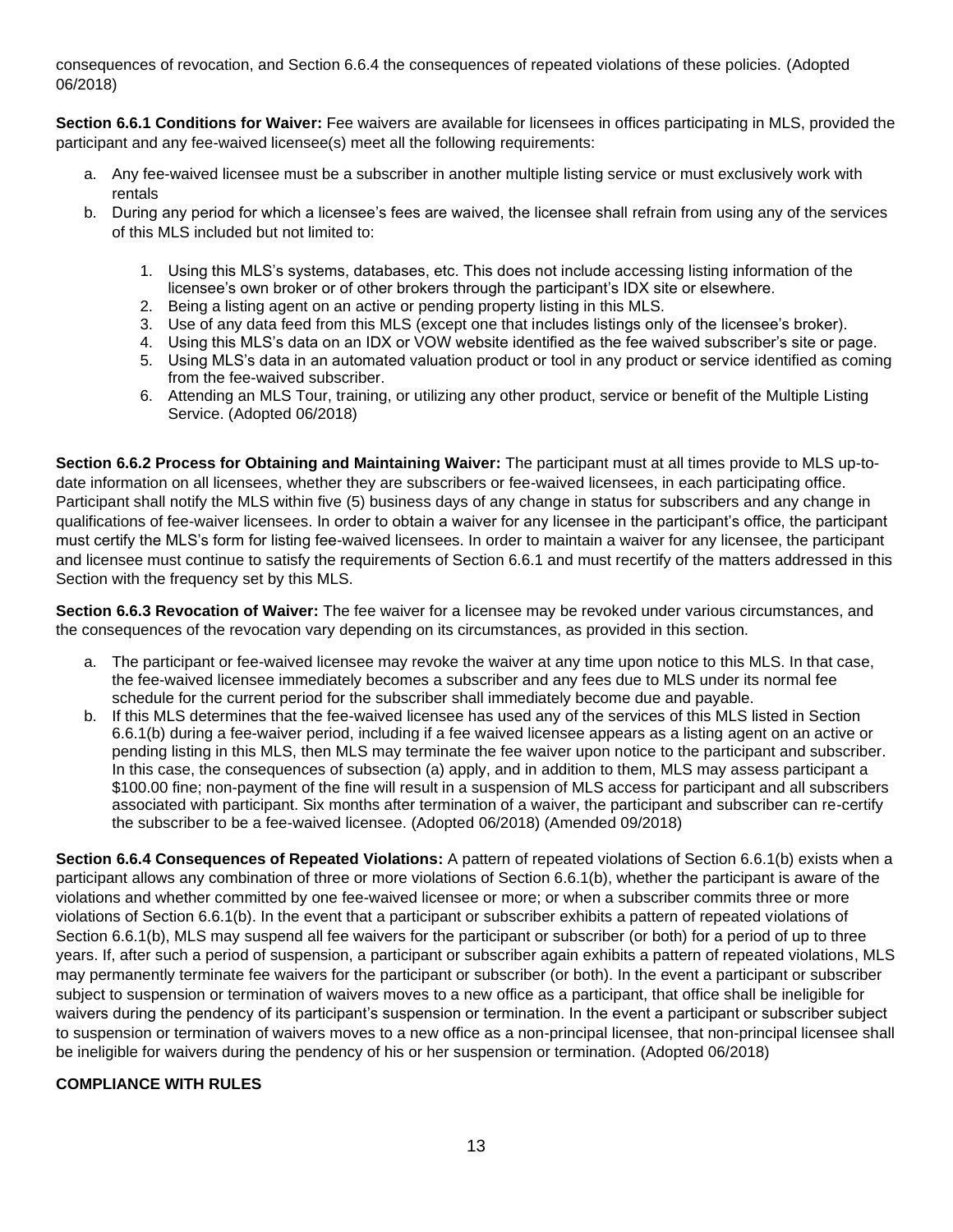**Section 7: Compliance with Rules – Authority to Impose Discipline:** By becoming and remaining a participant or subscriber in this MLS, each participant and subscriber agrees to be subject to the rules and regulations and any other MLS governance provision. The MLS may, through the administrative and hearing procedures established in these rules, impose discipline for violations of the rules and other MLS governance provisions. Discipline that may be imposed may only consist of one or more of the following:

- a. letter of warning
- b. letter of reprimand
- c. attendance at MLS orientation or other appropriate courses or seminars which the participant or subscriber can reasonably attend taking into consideration cost, location, and duration.
- d. appropriate, reasonable fine not to exceed \$15,000
- e. suspension of MLS rights, privileges, and services for not less than thirty (30) days nor more than one (1) year
- f. termination of MLS rights, privileges, and services with no right to reapply for a specified period not to exceed three (3) years. (Adopted 11/2007) (M)

**Note:** A participant (or user/subscriber, where appropriate) can be placed on probation. Probation is not a form of discipline. When a participant (or user/subscriber, where appropriate) is placed on probation the discipline is held in abeyance for a stipulated period of time not longer than one (1) year. Any subsequent finding of a violation of the MLS rules during the probationary period may, at the discretion of the Board of Directors, result in the imposition of the suspended discipline. Absent any subsequent findings of a violation during the probationary period, both the probationary status and the suspended discipline are considered fulfilled, and the individual's record will reflect the fulfilment. The fact that one or more forms of discipline are held in abeyance during the probationary period does not bar imposition of other forms of discipline which will not be held in abeyance. (Revised 05/2014) (M)

**Section 7.1: Compliance with Rules:** The following action will be taken for noncompliance with the Rules:

- a. For failure to pay any service charge or fee within one (1) month of the date due, and provided that at least ten (10) days notice has been given, the Service shall be suspended until service charges or fees are paid in full.
- b. For failure to comply with any other rule, the provisions of Sections 9 and 9.1 shall apply.

**Note:** Generally, warning, censure, and the imposition of a moderate fine are sufficient to constitute a deterrent to violation of the rules and regulations of the multiple listing service. Suspension or termination is an extreme sanction to be used in cases of extreme or repeated violation of the rules and regulations of the service. If the MLS desires to establish a series of moderate fines, they should be clearly specified in the rules and regulations. (Amended 11/1988) (R)

**Section 7.2: Applicability of Rules to Users and/or Subscribers:** Non-principal brokers, sales licensees, appraisers, and others authorized to have access to information published by the MLS are subject to these rules and regulations and may be disciplined for violation thereof provided that the user or subscriber has signed an agreement acknowledging that access to and use of MLS information is contingent on compliance with the rules and regulations. Further, failure of any user or subscriber to abide by the rules and/or any sanction imposed for violations thereof can subject the participant to the same or other discipline. This provision does not eliminate the participant's ultimate responsibility and accountability for all users or subscriber's affiliates with the participant. (Adopted 04/1992)

**Note:** Adoption of Section 7.2 is optional and should be adopted by multiple listing services desiring to establish authority to impose discipline on non-principal users or subscribers affiliated with MLS members or participants. (Adopted 04/1992) (O)

### **MEETINGS**

**Section 8: Meetings of the MLS Committee:** The multiple listing service committee shall meet for the transaction of its business at a time and place to be determined by the committee or at the call of the chairperson. (R)

**Section 8.1: Meetings of MLS Participants:** The committee may call meetings of the participants in the service to be known as meetings of the multiple listing service. MLS participants are the designated REALTORS and/or brokers of each MLS member office. (R)

**Section 8.2: Conduct of Meetings:** The chairperson, or vice chairperson, shall preside at all meetings or, in their absence a temporary chairperson from the membership of the committee shall be named by the chairperson or, upon his failure to do so, by the committee. (R)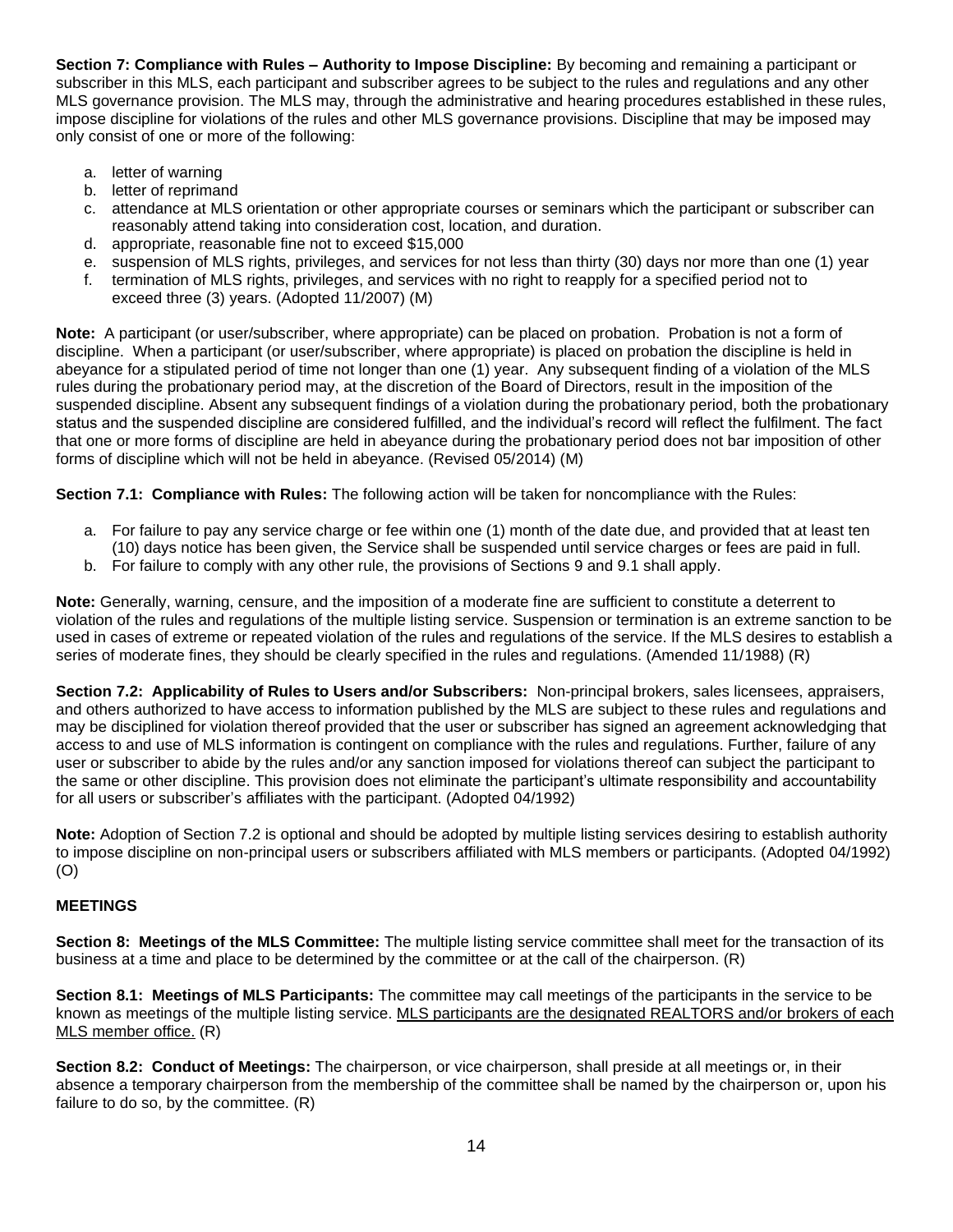#### **ENFORCEMENT OF RULES OR DISPUTES**

**Section 9: Consideration of Alleged Violations:** The Committee (Board of Directors) shall give consideration to all written complaints having to do with violations of the rules and regulations. By becoming and remaining a participant, each participant agrees to be subject to these rules and regulations, the enforcement of which are at the sole discretion of the Committee (Board of Directors). M

**Section 9.1: Violations of Rules and Regulations:** If the alleged offense is a violation of the rules and regulations of the service and does not involve a charge of alleged unethical conduct or request for arbitration, it may be administratively considered and determined by the board of directors of the service, and if a violation is determined, the board of directors may direct the imposition of sanction, provided the recipient of such sanction may request a hearing before the professional standards committee of the association in accordance with the bylaws and rules and regulations of the association of REALTORS® within twenty (20) days following receipt of the directors' decision.

If, rather than conducting an administrative review, the MLS has a procedure established to conduct hearings, any appeal of the decision of the hearing tribunal may be appealed to the board of directors of the MLS within twenty (20) days of the tribunal's decision. Alleged violations involving unethical conduct shall be referred to the professional standards committee of the association of REALTORS® for processing in accordance with the professional standards procedures of the association. If the charge alleges a refusal to arbitrate, such charge shall be referred directly to the board of directors of the association of REALTORS®. (M)

**Section 9.2: Complaints of Unethical Conduct:** All other complaints of unethical conduct shall be referred by the committee to the secretary of the association of REALTORS® for appropriate action in accordance with the professional standards procedures established in the association's bylaws. (Amended 11/1988) (M)

**Section 9.3 Complaints of Unauthorized Use of Listing Content:** Any participant who believes another participant has engaged in the unauthorized use or display of listing content, including photographs, images, audio or video recordings, and virtual tours, shall send notice of such alleged unauthorized use to the MLS. Such notice shall be in writing, specifically identify the allegedly unauthorized content, and be delivered to the MLS not more than sixty (60) days after the alleged misuse was first identified. No participant may pursue action over the alleged unauthorized use and display of listing content in a court of law without first completing the notice and response procedures outlined in this Section 9.3 of the MLS rules.

Upon receiving a notice, the committee (Board of Directors) will send the notice to the participant who is accused of unauthorized use. Within ten (10) days from receipt, the participant must either: 1) remove the allegedly unauthorized content, or 2) provide proof to the committee (Board of Directors) that the use is authorized. Any proof submitted will be considered by the Committee (Board of Directors), and a decision of whether it establishes authority to use the listing content will be made within thirty (30) days.

If the Committee (Board of Directors) determines that the use of the content was unauthorized, the Committee (Board of Directors) may issue a sanction pursuant to Section 7 of the MLS rules, including a request to remove and/or stop the use of the unauthorized content within ten (10) days after transmittal of the decision. If the unauthorized use stems from a violation of the MLS rules, that too will be considered at the time of establishing an appropriate sanction.

If after ten (10) days following transmittal of the Committee's (Board of Director's) determination the alleged violation remains uncured (i.e., the content is not removed or the rules violation remains uncured), then the complaining party may seek action through a court of law. (M)

**Section 9.31: Non-Compliance with IDX Rules:** Any office found to be non-compliant with IDX rules and regulations will have 24 hours to comply. If after 24 hours the office is still non-compliant, the IDX feed will be suspended and participant will be required to remove from his IDX Web site all IDX listings which do not include the IDX broker's firm name, listing agent's name, IDX logo and copyright notice. (Adopted 02/2009)

**Section 9.4 MLS Rules Violations:** MLS participants may not take legal action against another participant for alleged rules violation(s) unless the complaining participant has first exhausted the remedies provided in these rules. (M)

**Section 9.41: Confirmation of Information:** Listing Contract, Withdrawn and Extension paperwork with signature(s) by seller(s) will be provided to the Board office upon request. (Adopted 02/2009)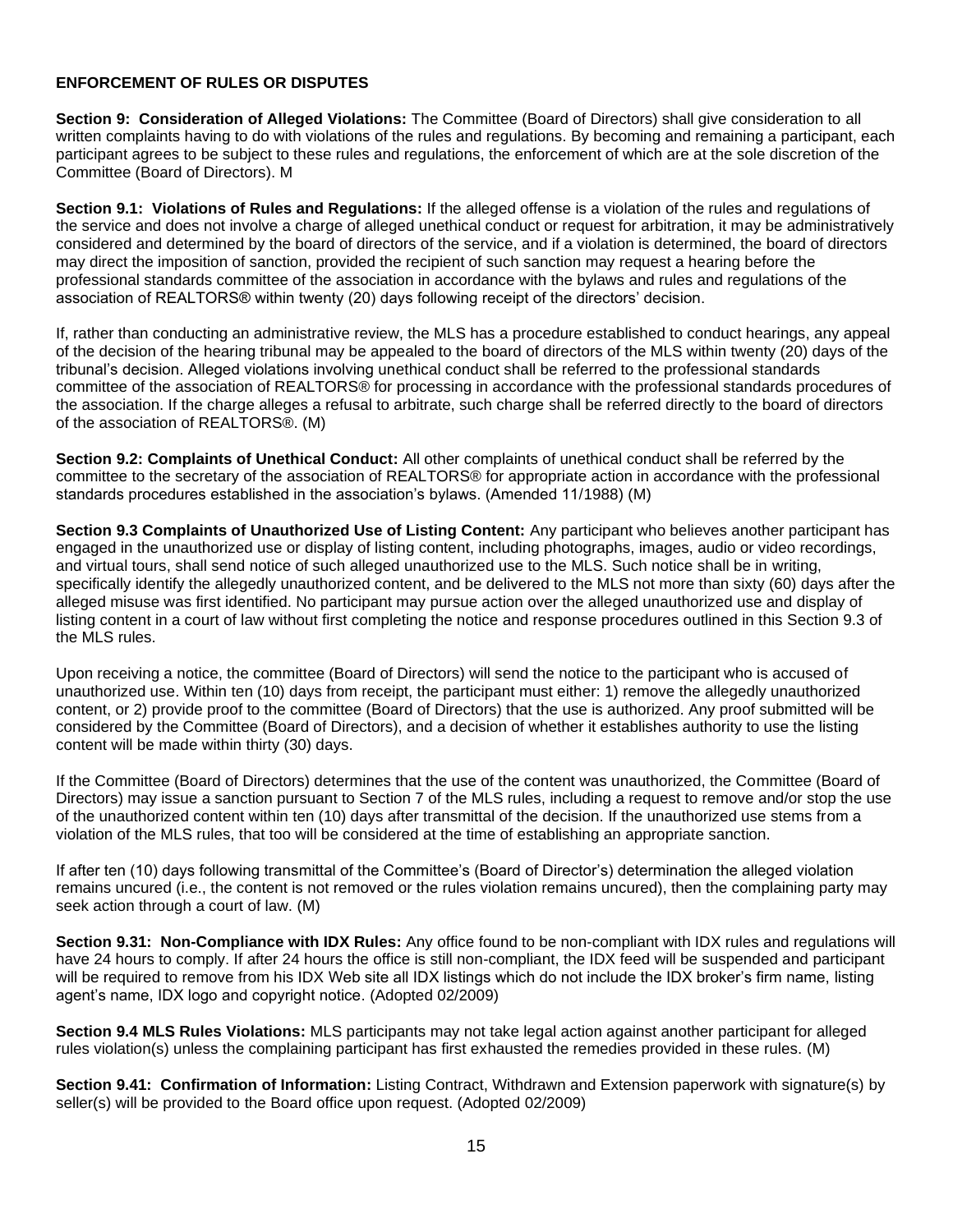### **CONFIDENTIALITY OF MLS INFORMATION**

**Section 10: Confidentiality of MLS information:** Any information provided by the multiple listing service to the participants shall be considered official information of the service. Such information shall be considered confidential and exclusively for the use of participants and real estate licensees affiliated with such participants and those participants who are licensed or certified by an appropriate state regulatory agency to engage in the appraisal of real property and licensed or certified appraisers affiliated with such participants. (Amended 04/1992) (M)

**Section 10.1: MLS not Responsible for Accuracy of Information:** The information published and disseminated by the service is communicated verbatim, without change by the service, as filed with the service by the participant. The service does not verify such information provided and disclaims any responsibility for its accuracy. Each participant agrees to hold the service harmless against any liability arising from any inaccuracy or inadequacy of the information such participant provides. (R)

**Section 10.2: Access to Comparable and Statistical Information:** REALTORS® who are actively engaged in real estate brokerage, management, appraising, land development, or building, but who do not participate in the MLS, are nonetheless entitled to receive, by purchase or lease, all information other than current listing information that is generated wholly or in part by the MLS including "comparable" information, "sold" information, and statistical reports. This information is provided for the exclusive use of these members and individuals affiliated with these members who are also engaged in the real estate business and may not be transmitted, retransmitted, or provided in any manner to any unauthorized individual, office, or firm except as otherwise provided in these rules and regulations.

**Section 11, Ownership of MLS Compilation and Copyright:** By the act of submission of any property listing content to the MLS, the participant represents and warrants that he or she is fully has been authorized to license the property listing content as contemplated by and in compliance with this section and these rules and regulations, and also thereby does grant to the MLS license authority for the MLS to include the property listing content in its copyrighted MLS compilation, and also in any statistical report on comparables. Listing content includes, but is not limited to, photographs, images, graphics, audio and video recordings, virtual tours, drawings, descriptions, remarks, narratives, pricing information, and other details or information related to the listed property.

Each participant who submits listing content to the MLS agrees to defend and hold the MLS and every other participant harmless from and against any liability or claim arising from any inaccuracy of the submitted listing content or any inadequacy of ownership, license, or title to the submitted listing content. (M)

**Section 11.1:** All right, title, and interest in each copy of every multiple listing compilation created and copyrighted by the West Central Association of REALTORS® (fka Lima Board of REALTORS<sup>®</sup>) and in the copyrights therein, shall at all times remain vested in the West Central Association of REALTORS®. (R)

**Section 11.2: Display:** Each participant shall be entitled to lease from the West Central Association of REALTORS® a number of copies of each MLS Compilation sufficient to provide the participant and each person affiliated as a licensee (including licensed or certified appraisers) with such participant with one copy of such compilation. The participant shall pay for each such copy the rental fee set by the association. The lease of these compilations is voluntary, and the participant may lease only the number needed. \*

Participants shall acquire by such lease only the right to use the MLS Compilations in accordance with these rules. (M)

\*The term MLS compilation, as used in Sections 11 and 12 herein, shall be construed to include any format in which property listing data is collected and disseminated to the participants, including, but not limited to, bound book, loose-leaf binder, computer data base, card file, or any other format whatsoever.

### **USE OF COPYRIGHTED MLS COMPILATIONS**

**Section 12: Distribution:** Participants shall at all times maintain control over and responsibility for each copy of any MLS Compilation leased to them by the association of REALTORS®, and shall not distribute any such copies to persons other than subscribers who are affiliated with such participant as licensees, those individuals who are licensed or certified by an appropriate state regulatory agency to engage in the appraisal of real property, and any other subscribers as authorized pursuant to the governing documents of the MLS. Use of information developed by or published by an association multiple listing service is strictly limited to the activities authorized under a participant's licensure(s) or certification and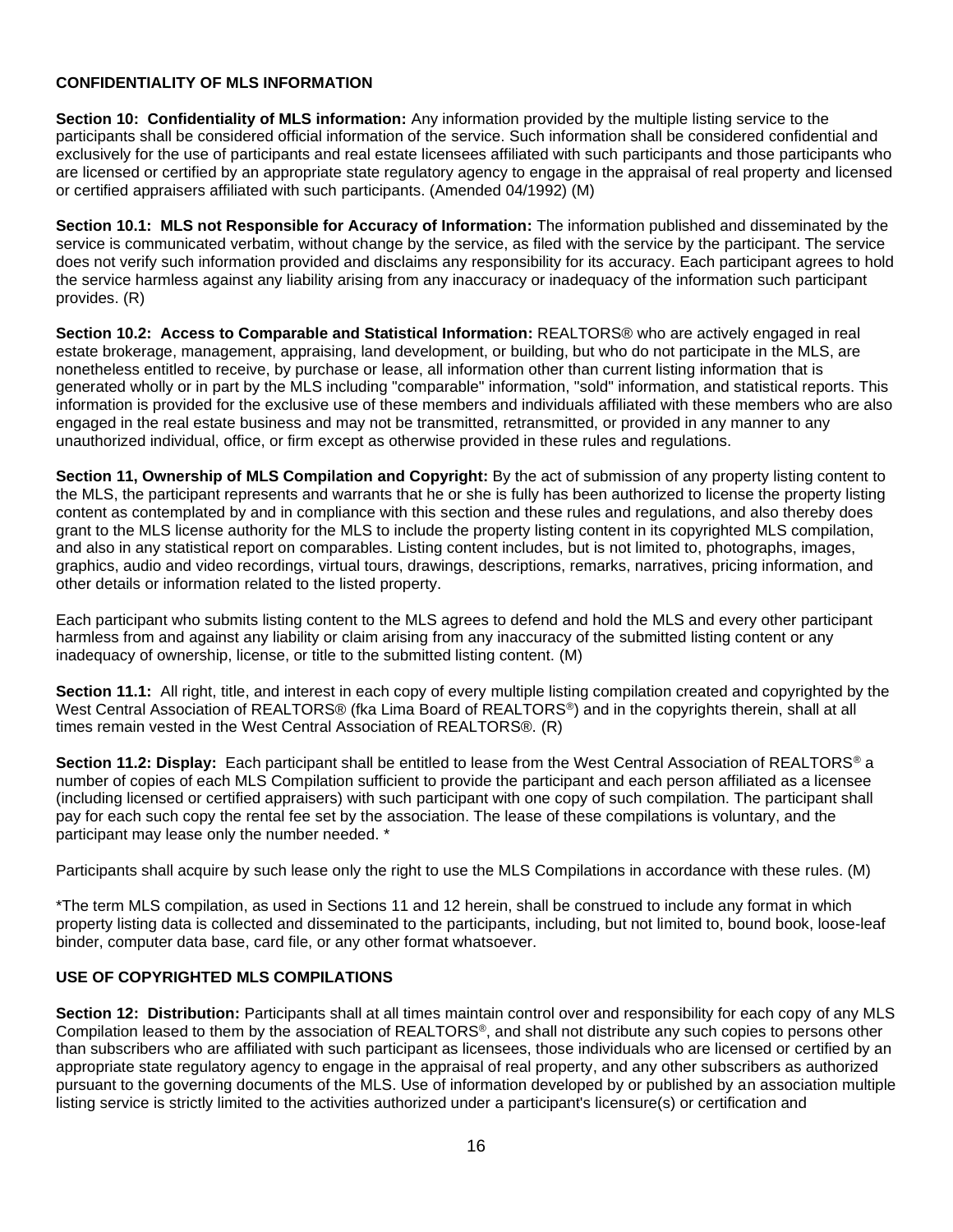unauthorized uses are prohibited. Further, none of the foregoing is intended to convey participation or membership or any right of access to information developed by or published by an association multiple listing service where access to such information is prohibited by law. (Amended 04/1992) (R)

**Section 12.1: Display:** Participants and those persons affiliated as licensees with such participants shall be permitted to display the MLS compilation to prospective purchasers only in conjunction with their ordinary business activities of attempting to locate ready, willing, and able buyers for the properties described in said MLS compilation. (M)

**Section 12.2: Reproduction:** Participants or their affiliated licensees shall not reproduce any MLS compilation or any portion thereof, except in the following limited circumstances:

Participants or their affiliated licensees may reproduce from the MLS compilation, and distribute to prospective purchasers, a reasonable\* number of single copies of property listing data contained in the MLS compilation which relate to any properties in which the prospective purchasers are or may, in the judgment of the participants or their affiliated licensees, be interested.

Nothing contained herein shall be construed to preclude any participant from utilizing, displaying, distributing, or reproducing property listing sheets or other compilations of data pertaining exclusively to properties currently listed for sale with the participant.

Any MLS information, whether provided in written or printed form, provided electronically, or provided in any other form or format, is provided for the exclusive use of the participant and those licensees affiliated with the participant who are authorized to have access to such information. Such information may not be transmitted, retransmitted, or provided in any manner to any unauthorized individual, office or firm.

None of the foregoing shall be construed to prevent any individual legitimately in possession of current listing information, sold information, comparable statistical information from utilizing such information to support valuations on particular properties for clients and customers. Any MLS content in data feeds available to participants for real estate brokerage purposes must also be available to participants for valuation purposes, including automated valuations. MLSs must either permit use of existing data feeds, or create a separate data feed, to satisfy this requirement. MLSs may require execution of a third-party license agreement where deemed appropriate by the MLS. MLSs may require participants who will use such data feeds to pay the reasonably estimated costs incurred by the MLS in adding or enhancing its downloading capacity for this purpose. Information deemed confidential may not be used as supporting documentation. Any other use of such information is unauthorized and prohibited by these rules and regulations. (Amended 05/2014) (M)

\*It is intended that the participant be permitted to provide prospective purchasers with listing data relating to properties which the prospective purchaser has a bona fide interest in purchasing or in which the participant is seeking to promote interest. The term reasonable, as used herein, should therefore be construed to permit only limited reproduction of property listing data intended to facilitate the prospective purchaser's decision-making process in the consideration of a purchase. Factors which shall be considered in deciding whether the reproductions made are consistent with this intent, and thus reasonable in number, shall include, but are not limited to, the total number of listings in the MLS compilation, how closely the types of properties contained in such listings accord with the prospective purchaser's expressed desires and ability to purchase, whether the reproductions were made on a selective basis, and whether the type of properties contained in the property listing data is consistent with a normal itinerary of properties which would be shown to the prospective purchaser. (Option 2)

**Note:** Concerning Section 12.2, associations are advised to select one rule from the three (3) alternatives that are presented as Options #1, #2, and #3, taking into consideration any policy that may have been established or any recommendations or suggestions from the appropriate state association, as well as the needs and practices of the local association. (M)

### **USE OF MLS INFORMATION**

**Section 13: Limitations on Use of MLS Information:** Use of information from MLS compilation of current listing information, from the association's statistical report, or from any sold or comparable report of the association or MLS for public mass-media advertising by an MLS participant or in other public representations may not be prohibited.

However, any print or non-print forms of advertising or other forms of public representations based in whole or in part on information supplied by the association or its MLS must clearly demonstrate the period of time over which such claims are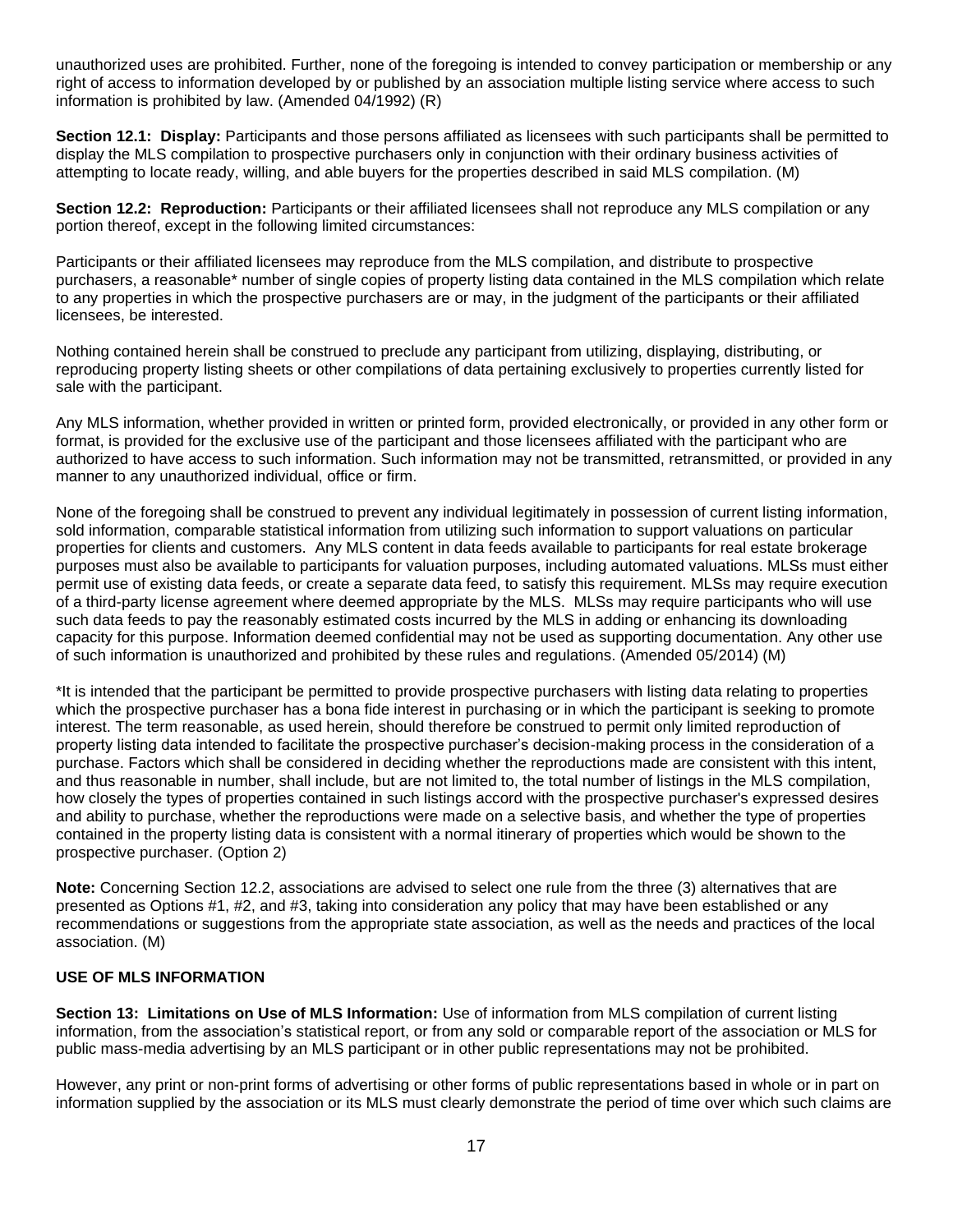based and must include the following, or substantially similar, notice:

Based on information from the West Central Association of REALTORS® MLS for the period (date) through (date). (Amended 11/93)

**Note:** Associations are advised to select one rule from the two (2) alternatives. (M) (Option 1)

### **CHANGES IN RULES AND REGULATIONS**

**Section 14: Changes in the Rules and Regulations:** Amendments to the rules and regulations of the service shall be by a majority vote of the members of the multiple listing service committee, subject to approval by the board of directors of the West Central Association of REALTORS®.

**Note:** Some associations may prefer to change the rules and regulations by a vote of the participants, subject to approval by the board of directors of the association of REALTORS®. (M)

Changes and/or amendments to these rules and regulations that are mandated by the National Association of REALTORS® may be implemented by the executive officer without approval of the committee.

### **Section 15: RENT/LEASE LISTINGS**

#### **Definitions:**

Rent/Lease: Property where the owner or signatory of the listing agreement intends only to provide another party with possession, occupancy, and/or beneficial use of the property and does not intend to transfer ownership or title of the property by deed or otherwise. A sale may not appear on the listing.

For Sale Only: Property where the owner or signatory to the listing agreement intends only to transfer ownership or title to the property by deed, land installment sales contract, lease-purchase contract or otherwise. An offering price must be used and no rent or lease amount may be offered. A purchase contract shall be signed and the property legally able to be eventually marked sold.

Lease / Option: (Lease with Option to Buy): Lease agreement where a tenant has the right but not the Obligation to purchase the property. Considered a Rent/Lease property, not a For Sale property.

Test to qualify the property listing type: (For Sale or for Rent/Lease): Will ownership and/or title be transferred by deed, land installment sales contract, lease-purchase contract or otherwise.

The Rent/Lease Property Type shall be limited to Single Family, Condo-Villa, Multi Family Mobile Home and Commercial properties only. The entry of any Rent/Lease property into MLS is not a requirement, thus the listing broker may decide if they wish to enter the Rent/Lease property into the MLS or not.

Rent/Lease listings (herein after noted as "Rental listings") shall only be entered under the Rent /Lease Property Type. If the listing is "For Sale" and "For Rent/Lease," the property shall be entered into MLS as "For Sale" under the appropriate Property Type and may, at the listing broker's option, be entered under the Rent/Lease Property Type.

Only an Exclusive Right / Exclusive Agency to Rent/Lease contract shall be accepted for the entry of the listing into MLS. At no time shall an Exclusive Right to Sell or Exclusive Agency Agreement be accepted for entry of a Rent / Lease listing. When a single property is being entered "For Sale" and "For Rent/Lease," an Exclusive Right to Sell or Exclusive Agency contract shall be used for the "For Sale" listing and an Exclusive Right / Exclusive Agency to Rent/Lease contract shall be used for the "For Rent/Lease" listing.

A single property shall be entered into MLS as "For Sale" under the Property Types of Single Family, Condo, Multi Family, Mobile Home and Commercial under one Listing Broker. At the same time the same property may be entered "For Rent or Lease" under the Rent/Lease Property Type by a different Listing Broker. Two separate agreements are required. If a broker/licensee with a possible purchaser contacts an owner who currently has the real estate "For Rent/Lease" with another broker, such contact is not considered interference with an exclusive agency representation agreement.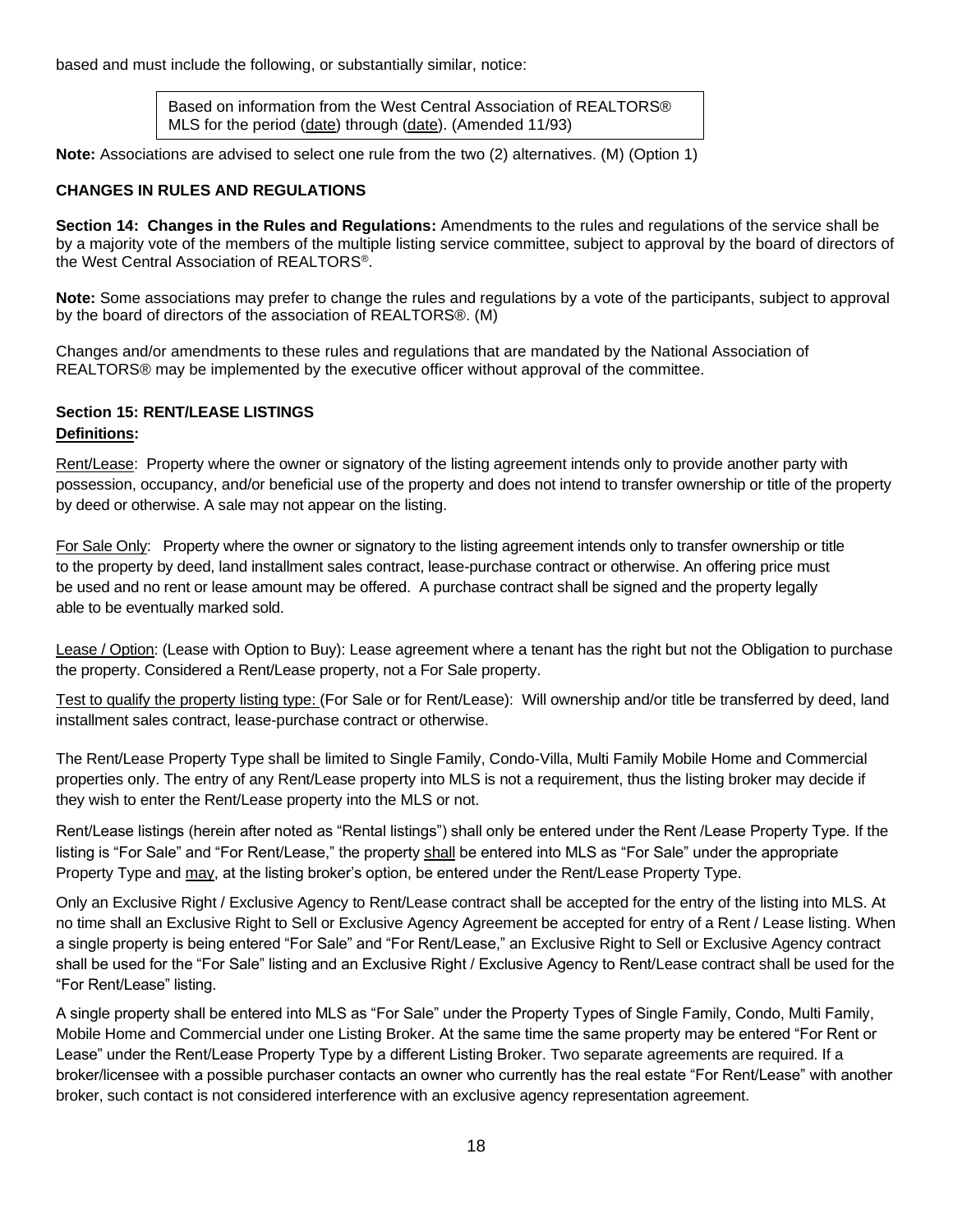For each individual unit for rent/lease in a multi-unit building, each unit could be entered into MLS individually, each receiving their own MLS #.

Rent/Lease listings shall be entered into the MLS in their correct, physical location as identified in the WCAR Multiple Listing Service Areas.

The Rent/Lease Property Type listings shall link to other listing records for the same property and will appear in the property history along with the "for sale" listings.

On a For Sale listing, a reference to an MLS # of a Rent/Lease listing, that belongs to the same listing broker, may be entered into the marketing or agent remarks, but no additional terms regarding the, rent/lease amount, term or compensation may appear on the "For Sale" listing. This information may only be entered and appear on a Rent/Lease listing. The opposite may also not occur. For Sale information may only appear on the "For Sale" listing.

A rent/lease amount shall be entered into MLS. At no time shall a "0" amount be entered.

Cooperative compensation amounts entered into the MLS for rental property shall be unconditional. (See Section 1.9) There must be a cooperative compensation entered on the Rent/Lease listing.

When a Rent/Lease listing is entered into the MLS, "compensation" must be entered at the time of the listing. If no compensation is offered on the listing, MLS Staff will immediately withdraw the Rent/Lease listing from the MLS.

The statuses of Active, Expired, Withdrawn and Rented/Leased shall be used for Rent/Lease listings. At no time shall a Rent/Lease listing be entered into a Pending or Sold status. When a Rent/Lease listing is rented or leased, the status of the listing shall be changed to Rented/Leased.

If a property is entered into MLS as a For Sale listing **and** a Rent/Lease listing and the property is rented or sold, the following may occur:

- a. If rented or leased, the Rent/Lease listing shall be entered into the Rented/Leased status and the "For Sale" listing may remain For Sale until the listing expires or withdrawn with the proper signatures and paperwork.
- b. If an offer to purchase is accepted, the "For Sale" listing shall be entered into the Contingent or Pending status. The Rent/Lease listing shall be withdrawn when the sale of the property has closed. A withdrawal form signed by the Broker of the Rent/Lease listing must be submitted to the Multiple Listing Service for withdrawal.
- c. If the property is sold, but the listing broker is instructed to keep the listing active under the Rent/Lease Property Type, the Listing broker shall cancel the current Rent/Lease listing and shall re-enter the property as a new listing, which requires a new Exclusive Right / Exclusive Agency to Rent/Lease agreement signed by the new owners.
- d. Each property entered under the Rent/Lease Property Type shall only be permitted one listing under the active status at a time. For multiple unit properties, where the units may be leased individually, each unit shall only be permitted one listing under the active status at a time.

Any change in rent/lease price shall be supported by and shall only be made when authorized in writing by the lessor. Both the lessor's and agent's signatures are required.

Upon request of the Multiple Listing Service, all supporting documentation relating to a Rent/Lease Listing Agreement/Contract must be submitted to the Multiple Listing Service within 24 hours. (Adopted 06/2015)

# **ORIENTATION**

**Section 17: Orientation:** Any applicant for MLS participation and any licensee (including licensed or certified appraisers) affiliated with an MLS participant who has access to and use of MLS-generated information shall complete an orientation program of no more than eight (8) classroom hours devoted to the MLS rules and regulations and computer training related to MLS information entry and retrieval and the operation of the MLS within thirty (30) days after access has been provided. Participants and subscribers may be required, at the discretion of the MLS, to complete additional training of not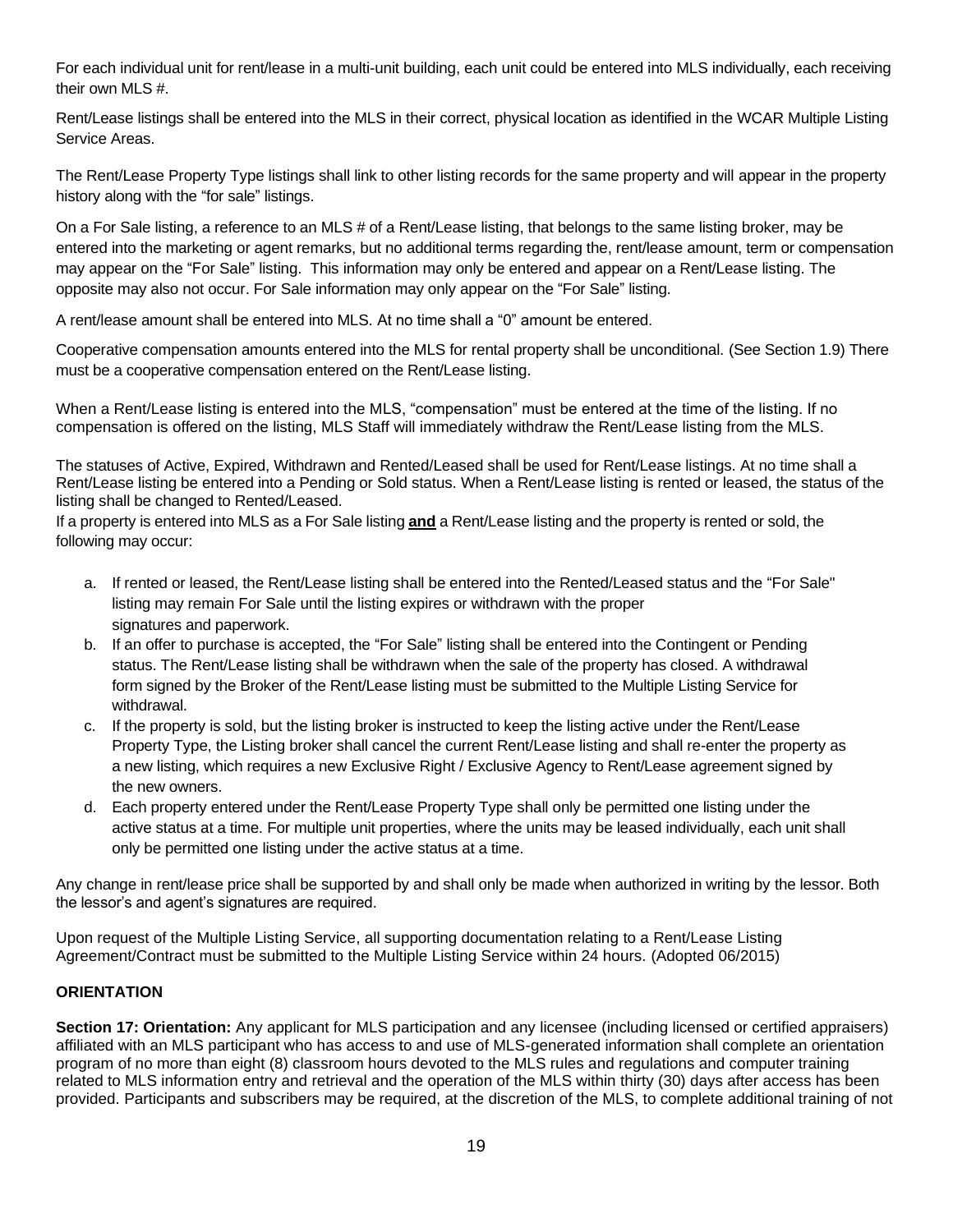more than four classroom hours in any twelve (12) month period when deemed necessary by the MLS to familiarize participants and subscribers with system changes or enhancement and/or changes to MLS rules or policies. Participants and subscribers must be given the opportunity to complete any mandated orientation and additional training remotely. (Amended11/2017) (M)

# **INTERNET DATA EXCHANGE (IDX)**

### **IDX Definitions**

- a. **IDX:** A reciprocal agreement between brokers to allow them to display each other's listings on the Internet in accordance with The West Central Association of REALTORS® MLS rules and regulations and policies. Advertising permission is for Internet display only and does not include other means of advertising, i.e., newspapers, cable, magazines, or home guides, among others.
- b. **IDX Participant:** Any broker that has not specifically declined (opted out) to allow his/her listings to be advertised on the Internet in accordance with MLS rules, regulations, and policies.
- c. **IDX Subscriber:** Any (agent or non-principal broker) licensed with an IDX participant and who has agreed to abide by MLS rules, regulations, and policies. An IDX subscriber must hold a real estate license and have the written permission of the broker to be eligible to subscribe to IDX.
- d. **IDX Database or IDX Listings:** All of the data from the combined listings of the IDX participants, except for listings where the seller has specifically refused to allow the property to be advertised over the Internet. As information is updated in the MLS, it will be updated real-time in the database. The only data which may be displayed is that which is determined by the MLS committee.
- e. **Branding:** Identification that is unique and makes recognition of a specific entity easy. Logo's, catch words and specific phrases are among the ways that a site can be branded.
- f. **Scraping:** The misappropriation of listing information from one website to another.
- g. **Framing:** Bringing the content of someone's website to your website and framing it so that the logo or identity of your site appears around the content making it appear to belong to you.

# **THE PURPOSE OF IDX**

Enhances cooperation between REALTORS® and provides the tools needed to display each others' listings on the Internet. Many consumers' now look to the Internet for information before contacting Brokers. Being able to get more listing information creates "stickiness" and may prevent the visiting of websites that collect consumer information to refer back to the REALTOR® for a charge.

**Section 18**: **IDX Defined:** IDX affords MLS participants the ability to authorize limited electronic display and delivery of their listings by other participants via the following authorized mediums under the participant's control: websites, mobile apps, and audio devices. As used throughout these rules, "display" includes "delivery" of such listing. (Amended 5/17) (M)

**18.1: Authorization:** Participants' consent for display of their listings by other participants pursuant to these rules and regulations is presumed unless a participant affirmatively notifies the MLS that the participant refuses to permit display (either on a blanket or on a listing-by-listing basis). If participant refuses on a blanket basis to permit the display of that participant's listings, that participant may not download, frame or display the aggregated MLS data of other participants. Even where participants have given blanket authority for other participants to display their listings on IDX sites, such consent may be withdrawn on a listing-by-listing basis where the seller has prohibited all Internet display or other electronic forms. (Amended 05/2017) (M) (Option 1)

**18.2: Participation:** Participation in IDX is available to all MLS participants who consent to the display of their listings by other participants. (O) (Option1)

**18.2.1:** Participants must notify the MLS of their intention to display IDX information and must give the MLS direct access for purposes of monitoring/ensuring compliance with applicable rules and policies. (Amended 05/2012) (M)

**18.2.2:** MLS participants may not use IDX-provided listings for any purpose other than display as provided for in these rules. This does not require participants to prevent indexing of IDX listings by recognized search engines. (Amended 05/2012) (M)

**18.2.3:** Listings, including property addresses, can be included in IDX displays except where a seller has directed their listing brokers to withhold their listing or the listing's property address from all display on the Internet (including, but not limited to, publicly accessible websites or VOW's) or other electronic forms of display or distribution. (Amended 05/2017)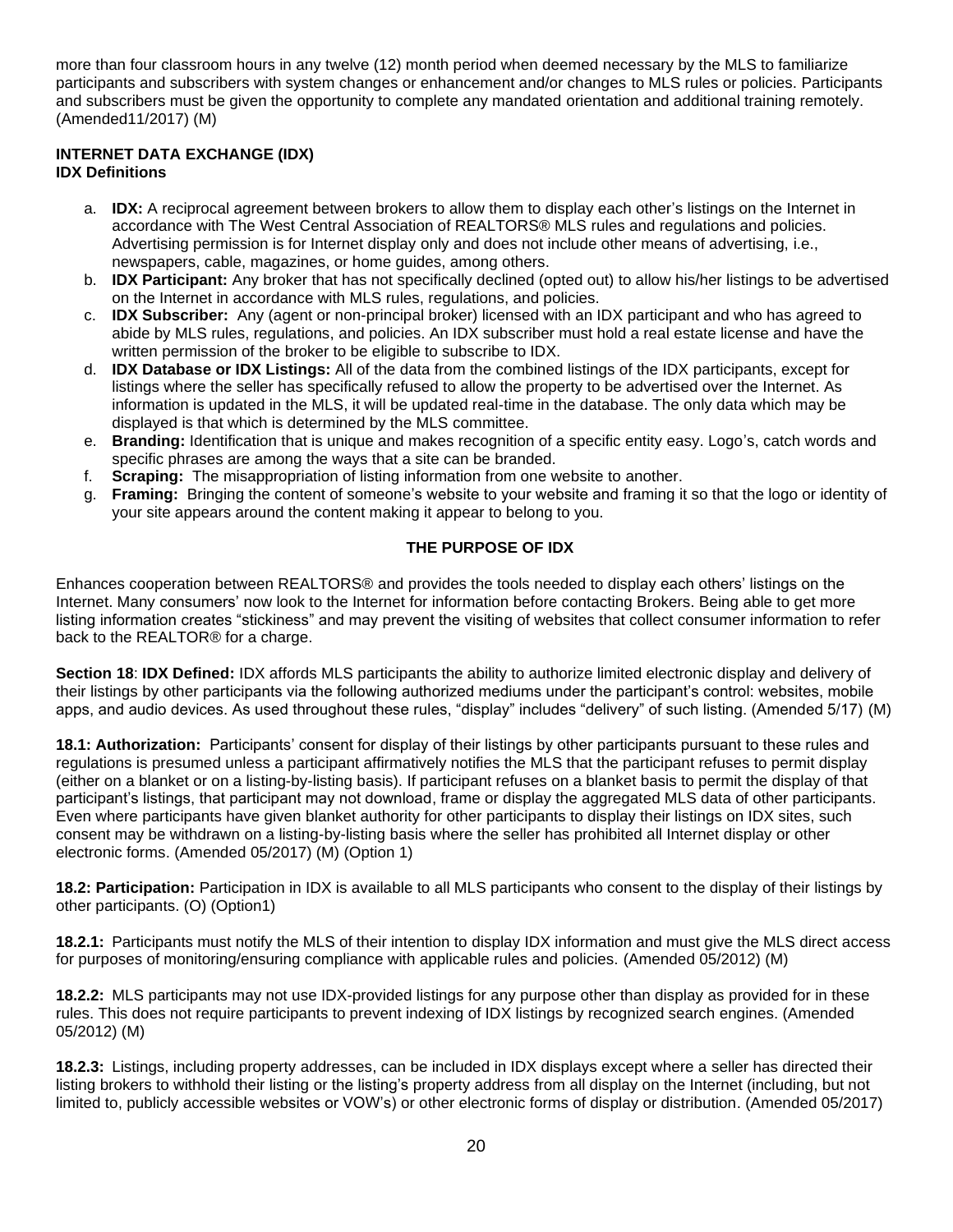(M)

**18.2.4:** Participants may select the listings they choose to display through IDX based only on objective criteria including, but not limited to, factors such as geography or location ("uptown", "downtown", etc.), list price or type of property (e.g., condominiums, cooperatives, single-family detached, multi-family), or type of listing ( e.g., exclusive right-to-sell or exclusive agency). Selection of listings displayed through IDX must be independently made by each participant. (Amended 05/2017) (Amended 01/2022) (M)

**18.2.5:** Participants must refresh all MLS downloads and IDX displays automatically fed by those at least once every twelve (12) hours. (Amended 11/2014) (M)

**18.2.6:** Except as provided in the IDX policy and these rules, an IDX site or a participant or user operating an IDX site or displaying IDX information as otherwise permitted may not distribute, provide, or make any portion of the MLS database available to any person or entity. (Amended 05/2012) (M)

**18.2.7:** Any IDX display controlled by a participant must clearly identify the name of the brokerage firm under which they operate in a readily visible color and typeface. For purposes of the IDX policy and these rules, "control" means the ability to add, delete, modify and update information as required by the IDX policy and MLS rules. (Amended 05/2012) (M)

**18.2.8:** Any IDX display controlled by a participant or subscriber that

- a. allows third parties to write comments or reviews about particular listings or displays a hyperlink to such comments or reviews in immediate conjunction with particular listings, or
- b. displays an automated estimate of the market value of the listing (or hyperlink to such estimate) in immediate conjunction with the listing, either or both of those features shall be disabled or discontinued for the seller's listings at the request of the seller. The listing broker or agent shall communicate to the MLS that the seller has elected to have one or both of these features disabled or discontinued on all displays controlled by participants'. Except for the foregoing and subject to Section 18.2.9, a participant's IDX display may communicate the participant's professional judgment concerning any listing. Nothing shall prevent an IDX display from notifying its customers that a particular feature has been disabled at the request of the seller (Adopted 05/2012) (M)

**18.2.9:** Participants shall maintain a means (e.g., e-mail address, telephone number) to receive comments about the accuracy of any data or information that is added by or on behalf of the participant beyond that supplied by the MLS and that relates to a specific property. Participants shall correct or remove any false data or information relating to a specific property upon receipt of a communication from the listing broker or listing agent for the property explaining why the data or information is false. However, participants shall not be obligated to remove or correct any data or information that simply reflects good faith opinion, advice, or professional judgment. (Adopted 05/2012) (M)

**18.2.10**: An MLS Participant (or where permitted locally, an MLS Subscriber) may co-mingle the listings of other brokers received in an IDX feed with listings available from other MLS IDX feeds, provided all such displays are consistent with the IDX rules, and the MLS Participant (or MLS Subscriber) holds participatory rights in those MLSs. As used in this policy, "co-mingling" means that consumers are able to execute a single property search of multiple IDX data feeds resulting in the display of IDX information from each of the MLSs on a single search results page; and that Participants may display listings from each IDX feed on a single webpage or display. (Adopted 11/2014) (M)

**18.2.11:** Participants shall not modify or manipulate information relating to other participant's listings. MLS participants may augment their IDX display of MLS data with applicable property information from other sources to appear on the same webpage or display, clearly separated by the data supplied by the MLS. The source(s) of the information must be clearly identified in the immediate proximity to such data. This requirement does not restrict the format of MLS data display or display of fewer than all of the available listings or fewer authorized fields. (Adopted 05/2015) (M)

**18.2.12:** All listings displayed pursuant to IDX shall identify the listing firm, and the email or phone number provided by the listing participant in a reasonably prominent location and in a readily visible color and typeface not smaller than the median used in the display of listing data\*. (Amended 05/2017) (Amended 01/2022) (M)

\*Displays of minimal information (e.g., "thumbnails", text messages, "tweets", etc., of two hundred (200) characters or less) are exempt from this requirement but only when linked directly to a display that includes all required disclosures. For audio delivery of listing content, all required disclosures must be subsequently delivered electronically to the registered consumer performing the property search or linked to through the device's application (Amended 05/2017)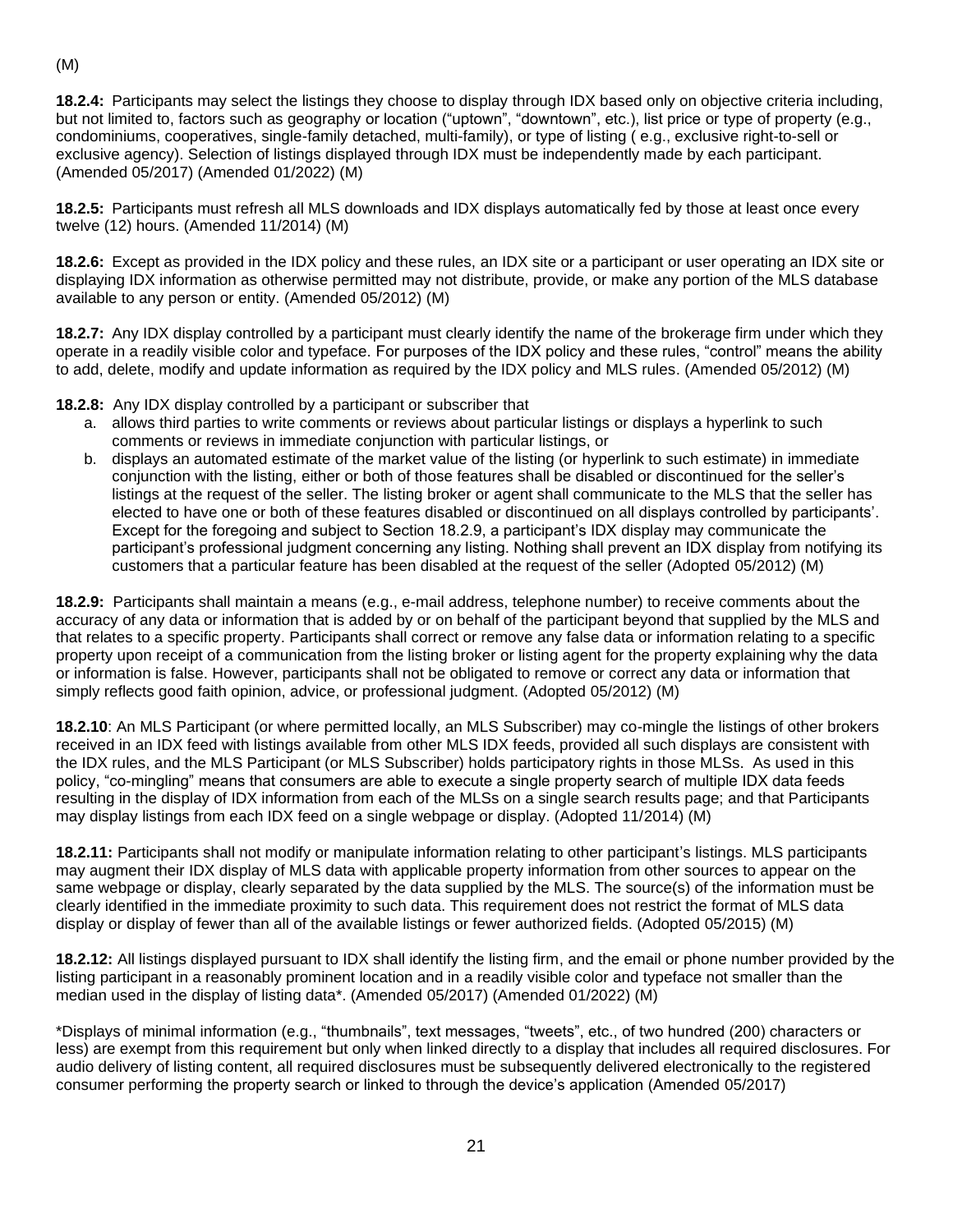**18.3: Display:** Display of listing information pursuant to IDX is subject to the following rules: **Note:** All of the following rules are optional but, if adopted, cannot be modified. Select those rules which apply to your IDX program and number the sections accordingly.

**18.3.8:** Participants (and their affiliated licensees, if applicable) shall indicate on their websites that IDX information is provided exclusively for consumers' personal, non-commercial use, that it may not be used for any purpose other than to identify prospective properties consumers may be interested in purchasing, and that the data is deemed reliable but is not guaranteed accurate by the MLS. The MLS may, at its discretion, require use of other disclaimers as necessary to protect participants and/or the MLS from liability\*. (Amended 05/2017) (O)

**18.5:** IDX subscribers must be licensed with an IDX participant and be a member of the West Central Association of REALTORS® multiple listing service. The subscriber's participant must provide authorization for the subscriber's participation in IDX and provide supervisory responsibility for the subscriber's website.

**18.5.0:** A search result producing another IDX participant's listing in a brief or thumbnail format shall bear the MLS approved logo immediately adjacent to the property information in order to identify the listing as an IDX listing. Thumbnail displays may only include the following: text data about the listed property, a photo of the listed property, the MLS approved IDX logo, and buttons providing links for other information.

**18.5.1:** A thumbnail display of another IDX participant's listing may not include any contact information or branding of the IDX participant and/or subscriber who own(s) the website, any of its agents, or any third party.

**18.5.2:** A search result producing a detailed display of another IDX participants listing shall include the IDX broker's firm name, the listing agent's name, the MLS approved IDX logo, and the MLS's copyright notice immediately following the property information. The IDX participants firm name, the listing agent's name, the MLS approved logo and copyright notice shall be at least as large as the largest type size used to display the listing data.

**18.5.3:** A search result producing a detailed display of another IDX participant's listing may not include any contact information of branding of the IDX participant and/or subscriber who owns the website, any of it's agents, or any third party within the body of the listing data. The body is defined as the rectangular space whose borders are delimited by the utmost extent in each direction of the listing text and photo data.

**18.5.4:** Any result of compilation of search results identifying another IDX participant's listing(s) shall include the disclaimer information deemed reliable but not guaranteed.

**18.6:** Any Internet website used for publication of the IDX database, or any portion thereof must be controlled by an IDX participant and/or subscriber and advertised as that IDX broker's and/or subscriber's Internet website.

**18.6.2:** If an IDX participant and/or subscriber suspects scraping of the data or framing of the site has occurred, the suspicion and any evidence must be reported to the MLS immediately for investigation and action.

**18.6.3:** Changes to a participant's and/or subscriber's Internet site necessary to cure a violation of the MLS rules must be made within three (3) business days after notified by the MLS of the violation.

**18.7:** No portion of the IDX database shall be used or provided to a third party for any purpose other than those expressly provided for in these rules.

**18.8:** Any participant and/or subscriber using a third party to design/develop its website will have a written contract with that third party in the form prescribed by the MLS. Any IDX web site must be under the control of a single IDX participant and/or subscriber.

**\***Displays of minimal information (e.g., "thumbnails", text messages, "tweets", etc. if two hundred (200) characters or less are exempt from this requirement but only when linked directly to a display that includes all required disclosures. For audio delivery of listing content, all required disclosures must be subsequently delivered electronically to the registered consumer performing the property search or linked to through the devices application. (Amended 05/2017)

**\*\*Note**: If "sold" information is publicly accessible, display of "sold" listings may not be prohibited. (Adopted 11/2014)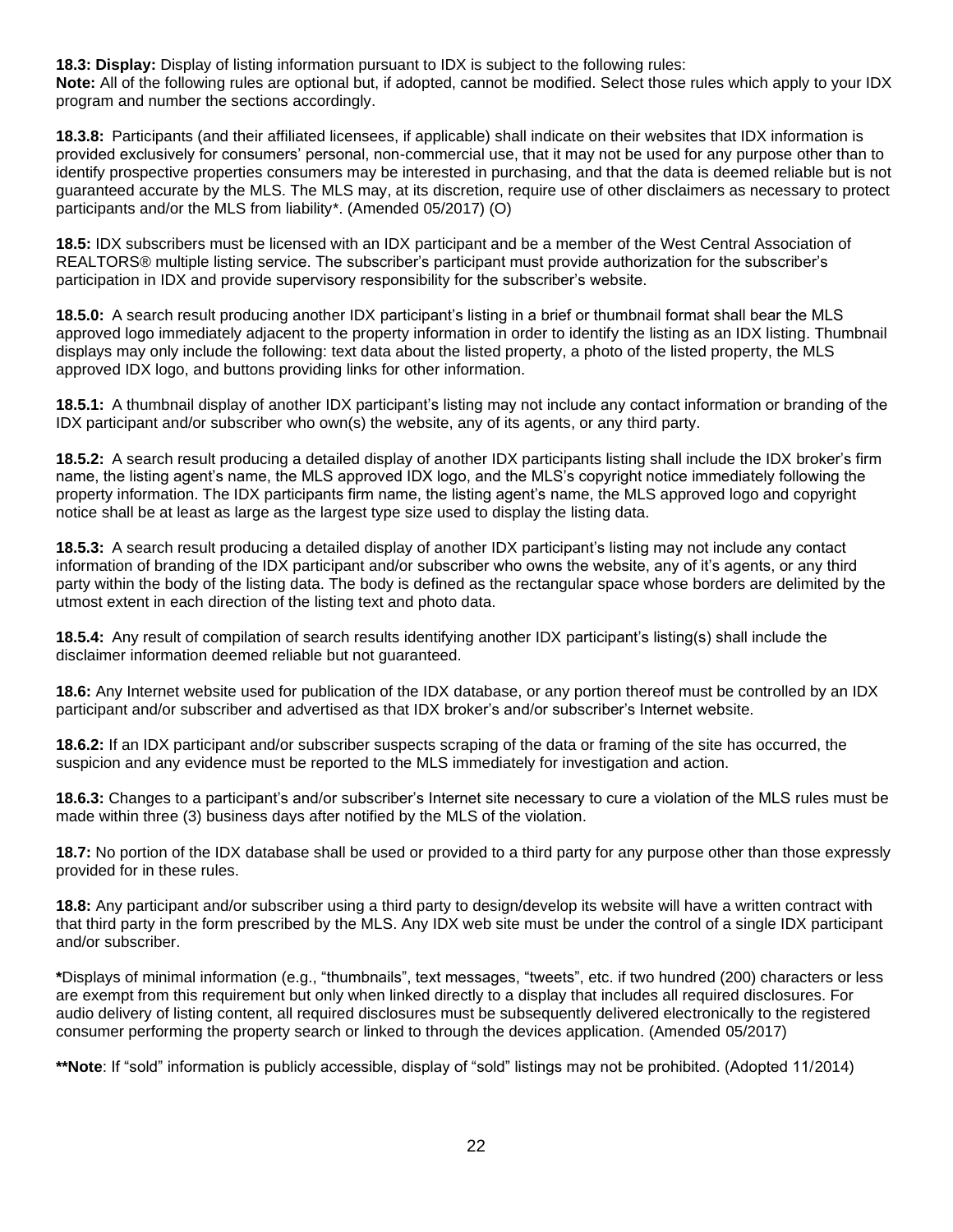# **SECTION 19: VIRTUAL OFFICE WEBSITE (VOWS)**

#### **Section 19.1: VOW Defined:**

- a. A "Virtual Office Website" (VOW) is a participant's Internet website, or a feature of a participant's website, through which the participant is capable of providing real estate brokerage services to consumers with whom the participant has first established a broker-consumer relationship (as defined by state law) where the consumer has the opportunity to search MLS listing information, subject to the participant's oversight, supervision, and accountability. A non-principal broker or sales licensee affiliated with a participant may, with his or her participant's consent, operate a VOW. Any VOW of a non-principal broker or sales licensee is subject to the participant's oversight, supervision, and accountability. (M)
- b. As used in Section 19 of these rules, the term "participant" includes a participant's affiliated non-principal brokers and sales licensees – except when the term is used in the phrases "participant's consent" and "participant's oversight, supervision, and accountability". References to "VOW" and "VOWs" include all Virtual Office Websites, whether operated by a participant, by a non-principal broker or sales licensee, or by an "Affiliated VOW Partner" (AVP) on behalf of a participant. (M)
- c. "Affiliated VOW Partner" (AVP) refers to an entity or person designated by a participant to operate a VOW on behalf of the participant, subject to the participant's supervision, accountability, and compliance with the VOW policy. No AVP has independent participation rights in the MLS by virtue of its right to receive information on behalf of a participant. No AVP has the right to use MLS listing information except in connection with operation of a VOW on behalf of one or more participants. Access by an AVP to MLS listing information is derivative of the rights of the participant on whose behalf the AVP operates a VOW. (M)
- d. As used in Section 19 of these rules, the term "MLS listing information" refers to active listing information and sold data provided by participants to the MLS and aggregated and distributed by the MLS to participants. (M)

#### **Section 19.2:**

- a. The right of a participant's VOW to display MLS listing information is limited to that supplied by the MLS(s) in which the participant has participatory rights. However, a participant with offices participating in different MLSs may operate a master website with links to the VOWs of the other offices. (M)
- b. Subject to the provisions of the VOW policy and these rules, a participant's VOW, including any VOW operated on behalf of a participant by an AVP, may provide other features, information, or functions, e.g. "Internet Data Exchange" (IDX). (M)
- c. Except as otherwise provided in the VOW policy or in these rules, a participant need not obtain separate permission from other MLS participants whose listings will be displayed on the participant's VOW. (M)

#### **Section 19.3:**

- a. Before permitting any consumer to search for or retrieve any MLS listing information on his or her VOW, the participant must take each of the following steps:
	- 1. The participant must first establish with that consumer a lawful broker-consumer relationship (as defined by state law), including completion of all actions required by state law in connection with providing real estate brokerage services to clients and customers (hereinafter, "Registrants"). Such actions shall include, but are not limited to, satisfying all applicable agency, non-agency, and other disclosure obligations, and execution of any required agreements.
	- 2. The participant must obtain the name of and a valid e-mail address for each Registrant. The participant must send an email to the address provided by the Registrant confirming that the Registrant has agreed to the terms of use (described in Subsection d., below). The participant must verify that the e-mail address provided by the Registrant is valid and that the Registrant has agreed to the terms of use.
	- 3. The participant must require each Registrant to have a username and a password, the combination of which is different from those of all other Registrants on the VOW. The participant may, at his or her option, supply the username and password or may allow the Registrant to establish its username and password. The participant must also assure that any e-mail address is associated with only one username and password. (M)
- b. The participant must assure that each Registrant's password expires on a date certain but may provide for renewal of the password. The participant must at all times maintain a record of the name, email address, username, and current password of each Registrant. The participant must keep such records for not less than one hundred eighty (180) days after the expiration of the validity of the Registrant's password. (M)
- c. If the MLS has reason to believe that a participant's VOW has caused or permitted a breach in the security of MLS listing information or a violation of MLS rules, the participant shall, upon request of the MLS, provide the name, e-mail address, username, and current password, of any Registrant suspected of involvement in the breach or violation. The participant shall also, if requested by the MLS, provide an audit trail of activity by any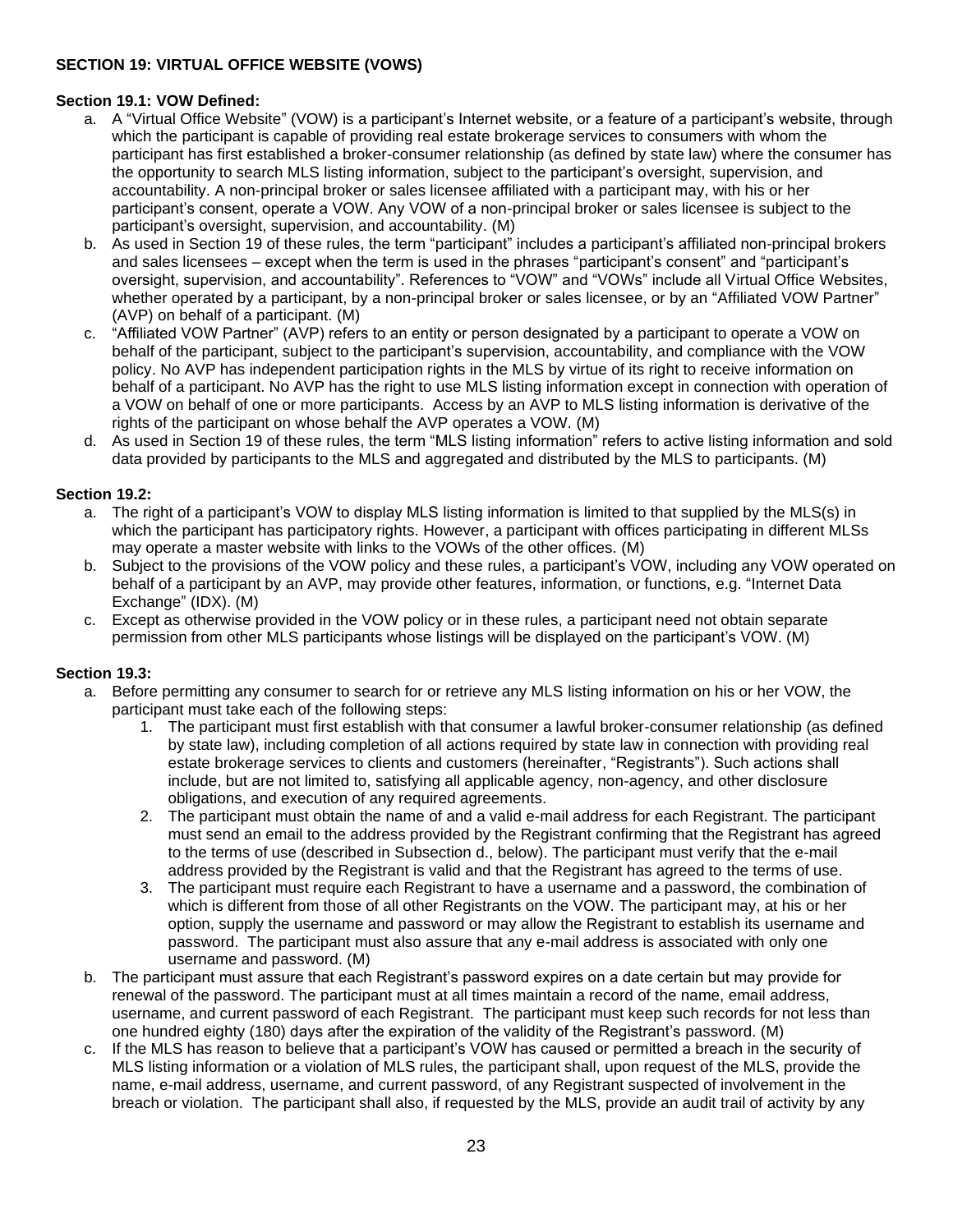such Registrant. (M)

- d. The participant shall require each Registrant to review and affirmatively to express agreement (by mouse click or otherwise) to a terms of use provision that provides at least the following:
	- 1. that the Registrant acknowledges entering into a lawful consumer-broker relationship with the participant
	- 2. that all information obtained by the Registrant from the VOW is intended only for the Registrant's personal, non-commercial use
	- 3. that the Registrant has a bona fide interest in the purchase, sale, or lease of real estate of the type being offered through the VOW
	- 4. that the Registrant will not copy, redistribute, or retransmit any of the information provided except in connection with the Registrant's consideration of the purchase or sale of an individual property
	- 5. that the Registrant acknowledges the MLS' ownership of and the validity of the MLS' copyright in the MLS database
- e. The terms of use agreement may not impose a financial obligation on the Registrant or create any representation agreement between the Registrant and the participant. Any agreement entered into at any time between the participant and Registrant imposing a financial obligation on the Registrant or creating representation of the Registrant by the participant must be established separately from the terms of use, must be prominently labeled as such, and may not be accepted solely by mouse click. (M)
- f. The terms of use agreement shall also expressly authorize the MLS, and other MLS participants or their duly authorized representatives, to access the VOW for the purposes of verifying compliance with MLS rules and monitoring display of participants' listings by the VOW. The agreement may also include such other provisions as may be agreed to between the participant and the Registrant. (M)

**Section 19.4:** A participant's VOW must prominently display an e-mail address, telephone number, or specific identification of another mode of communication (e.g., live chat) by which a consumer can contact the participant to ask questions or get more information about any property displayed on the VOW. The participant or a non-principal broker or sales licensee licensed with the participant must be willing and able to respond knowledgeably to inquiries from Registrants about properties within the market area served by that participant and displayed on the VOW. (M) **Section 19.5:** A participant's VOW must employ reasonable efforts to monitor for and prevent misappropriation, scraping, and other unauthorized uses of MLS listing information. A participant's VOW shall utilize appropriate security protection such as firewalls as long as this requirement does not impose security obligations greater than those employed concurrently by the MLS. (M)

**Note:** MLSs may adopt rules requiring Participants to employ specific security measures, provided that any security measure required does not impose obligations greater than those employed by the MLS.

### **Section 19.6:**

- a. A participant's VOW shall not display listings or property addresses of any seller who has affirmatively directed the listing broker to withhold the seller's listing or property address from display on the Internet. The listing broker shall communicate to the MLS that the seller has elected not to permit display of the listing or property address on the Internet. Notwithstanding the foregoing, a participant who operates a VOW may provide to consumers via other delivery mechanisms, such as email, fax, or otherwise, the listings of sellers who have determined not to have the listing for their property displayed on the Internet. (M)
- b. A participant who lists a property for a seller who has elected not to have the property listing or the property address displayed on the Internet shall cause the seller to execute a document that includes the following (or a substantially similar) provision. (M)
- c. The participant shall retain such forms for at least one (1) year from the date they are signed or one (1) year from

#### **Seller Opt-Out Form**

1. Check one.

- a. [ ] I have advised my broker or sales agent that I do not want the listed property to be displayed on the Internet.
- b. [ ] I have advised my broker or sales agent that I do not want the address of the listed property to be displayed on the Internet.

listings on the Internet will not see information about the listed property in response to their searches. 2. I understand and acknowledge that if I have selected Option a., consumers who conduct searches for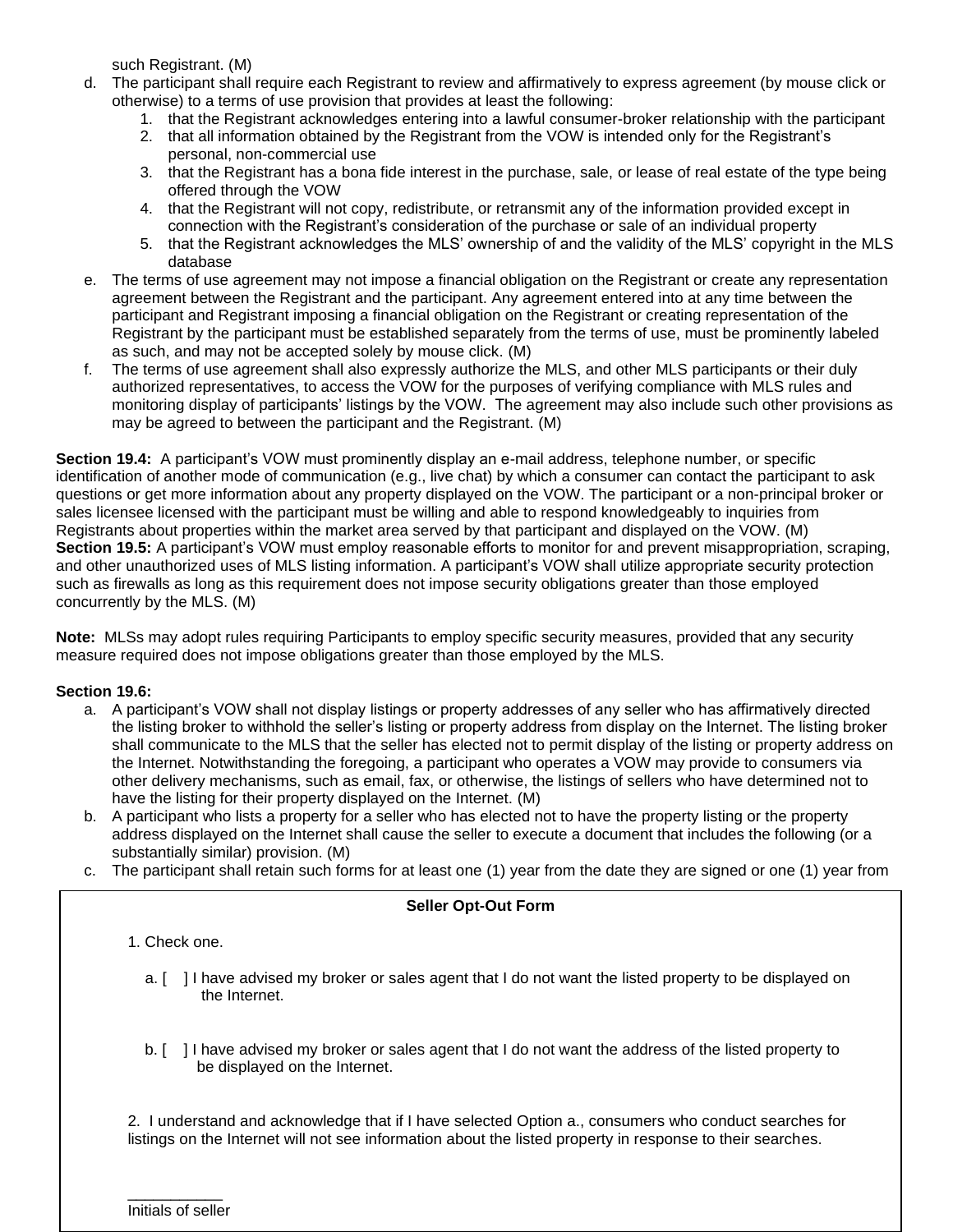the date the listing goes off the market, whichever is greater. (M)

### **Section 19.7:**

- a. Subject to Subsection b, below, a participant's VOW may allow third parties:
	- 1. to write comments or reviews about particular listings or display a hyperlink to such comments or reviews in immediate conjunction with particular listings, or
	- 2. to display an automated estimate of the market value of the listing (or hyperlink to such estimate) in immediate conjunction with the listing. (M)
- b. Notwithstanding the foregoing, at the request of a seller, the participant shall disable or discontinue either or both of those features described in Subsection a. as to any listing of the seller. The listing broker or agent shall communicate to the MLS that the seller has elected to have one or both of these features disabled or discontinued on all participants' websites. Subject to the foregoing and to Section 19.8, a participant's VOW may communicate the participant's professional judgment concerning any listing. A participant's VOW may notify its customers that a particular feature has been disabled at the request of the seller. (M)

**Section 19.8:** A participant's VOW shall maintain a means (e.g., e-mail address, telephone number) to receive comments from the listing broker about the accuracy of any information that is added by or on behalf of the participant beyond that supplied by the MLS and that relates to a specific property displayed on the VOW. The participant shall correct or remove any false information relating to a specific property within 48 hours following receipt of a communication from the listing broker explaining why the data or information is false. The participant shall not, however, be obligated to correct or remove any data or information that simply reflects good faith opinion, advice, or professional judgment. (M)

**Section 19.9:** A participant shall cause the MLS listing information available on its VOW to be refreshed at least once every three (3) days. (M)

**Section 19.10:** Except as provided in these rules, in the NATIONAL ASSOCIATION OF REALTORS<sup>®</sup> VOW policy, or in any other applicable MLS rules or policies, no participant shall distribute, provide, or make accessible any portion of the MLS Listing information to any person or entity. (M)

**Section 19.11:** A participant's VOW must display the participant's privacy policy informing Registrants of all of the ways in which information that they provide may be used. (M)

**Section 19.12:** A participant's VOW may exclude listings from display based only on objective criteria, including, but not limited to, factors such as geography, list price, type of property. (Amended 01/2022) (M)

**Section 19.13:** A participant who intends to operate a VOW to display MLS listing information must notify the MLS of its intention to establish a VOW and must make the VOW readily accessible to the MLS and to all MLS participants for purposes of verifying compliance with these rules, the VOW policy, and any other applicable MLS rules or policies. (M)

**Section 19.14:** A participant may operate more than one VOW himself or herself or through an AVP. A participant who operates his or her own VOW may contract with an AVP to have the AVP operate other VOWs on his or her behalf. However, any VOW operated on behalf of a participant by an AVP is subject to the supervision and accountability of the participant. (M)

**Note:** Adoption of Sections 19.15 –19.19 is at the discretion of the MLS. However, if any of the following sections are adopted, **an equivalent requirement must be imposed** on participants' use of MLS listing information in providing brokerage service through all other delivery mechanisms.

**Section 19.15:** A participant's VOW may not make available for search by or display to Registrants any of the following information:

- a. expired and withdrawn listings
- b. the compensation offered to other MLS participants
- c. the type of listing agreement, i.e., exclusive right to sell or exclusive agency
- d. the seller's and occupant's name(s), phone number(s), or e-mail address(s)
- **e.** instructions or remarks intended for cooperating brokers only, such as those regarding showings or security of listed property
- **f.** Sales price if sold information is not publicly accessible in the jurisdiction of the MLS Sold information

**Note:** If sold information is publicly accessible in the jurisdiction of the MLS, Subsection19.15f. must be omitted. (Adopted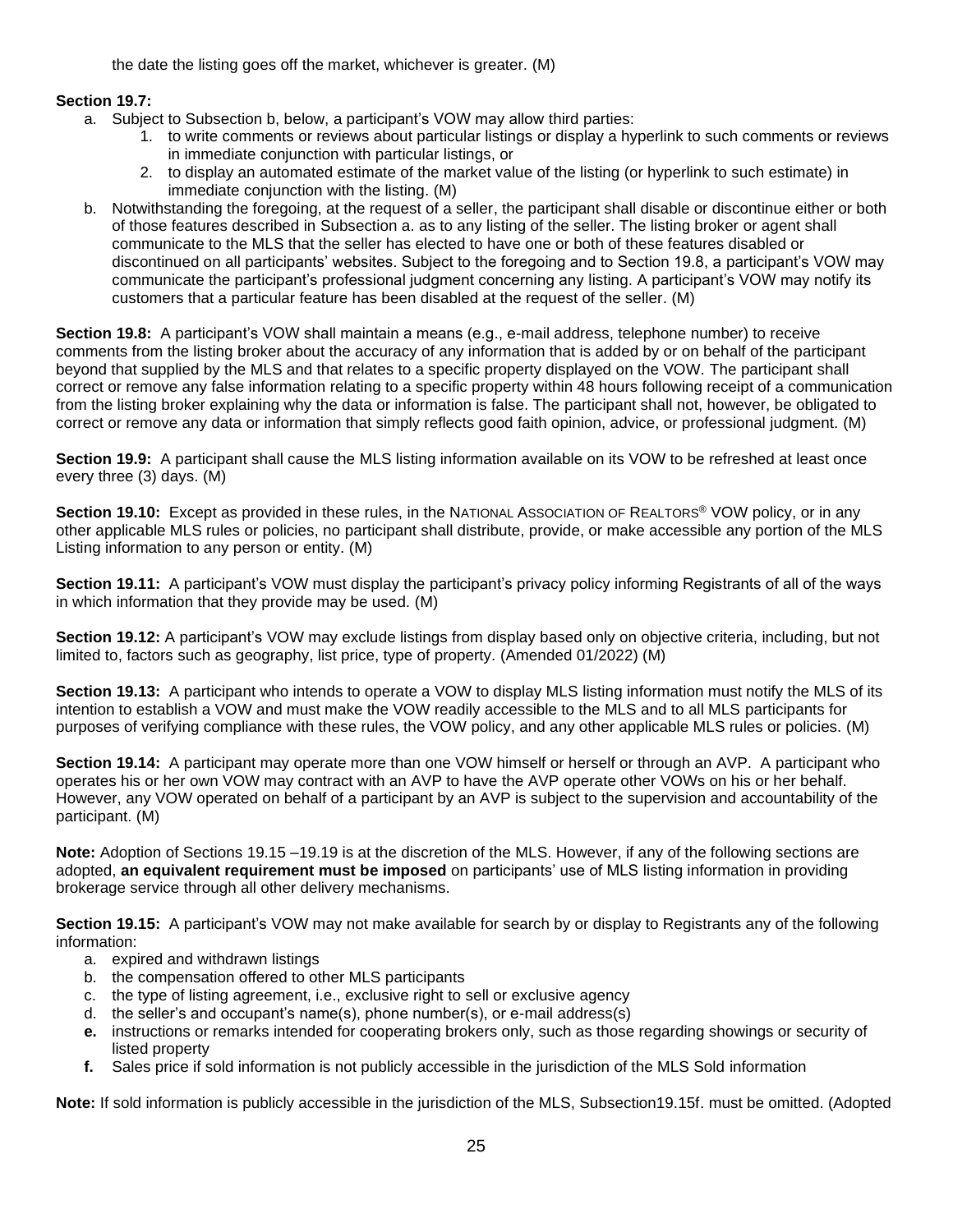**Section 19.16:** A participant shall not change the content of any MLS listing information that is displayed on a VOW from the content as it is provided in the MLS. The participant may, however, augment MLS listing information with additional information not otherwise prohibited by these rules or by other applicable MLS rules or policies, as long as the source of such other information is clearly identified. This rule does not restrict the format of display of MLS listing information on VOWs or the display on VOWs of fewer than all of the listings or fewer than all of the authorized information fields. (O) (Adopted 02/2009)

**Section 19.17:** A participant shall cause to be placed on his or her VOW a notice indicating that the MLS listing information displayed on the VOW is deemed reliable but is not guaranteed accurate by the MLS. A participant's VOW may include other appropriate disclaimers necessary to protect the participant and/or the MLS from liability. (O) (Adopted 0220/09)

**Section 19.18:** A participant shall cause any listing that is displayed on his or her VOW to identify the name of the listing firm, the listing broker or agent, and the email or phone number provided by the listing participant in a readily visible color, in a reasonably prominent location, and in typeface not smaller than the median typeface used in the display of listing data. (O) (Adopted 02/2009) (Amended 01/2022)

**Section 19.19:** A participant shall limit the number of listings that a Registrant may view, retrieve, or download to not more than 500 or 50% of current listings, whichever is less and not more than 500 sold listings in response to any inquiry. (O) (Adopted 02/2009)

**Note:** The number of listings that may be viewed, retrieved, or downloaded should be specified by the MLS in the context of this rule but may not be fewer than five hundred (500) listings or fifty percent (50%) of the listings in the MLS, whichever is less.) (Amended 11/2017) (M)

**Note:** Adoption of Sections 19.20–19.25 is at the discretion of the MLS. It is not required that equivalent requirements be established related to other delivery mechanisms.

**Section 19.20:** A participant shall require that Registrants' passwords be reconfirmed or changed every 180 days. (O) (Adopted 02/2009)

**Note:** The number of day's passwords remain valid before being changed or reconfirmed must be specified by the MLS in the context of this rule and cannot be shorter than ninety (90) days. Participants may, at their option, require Registrants to reconfirm or change passwords more frequently. (M)

**Section 19.21:** A participant may display advertising and the identification of other entities ("co-branding") on any VOW the participant operates or that is operated on his or her behalf. However, a participant may not display on any such VOW deceptive or misleading advertising or co-branding. For purposes of this section, co-branding will be presumed not to be deceptive or misleading if the participant's logo and contact information (or that of at least one participant, in the case of a VOW established and operated on behalf of more than one participant) is displayed in immediate conjunction with that of every other party, and the logo and contact information of all participants displayed on the VOW is as large as the logo of the AVP and larger than that of any third party. (O) (Adopted 02/2009)

**Section 19.22:** A participant shall cause any listing displayed on his or her VOW obtained from other sources, including from another MLS or from a broker not participating in the MLS, to identify the source of the listing. (O) (Adopted 02/2009)

**Section 19.23:** A participant shall cause any listing displayed on his or her VOW obtained from other sources, including from another MLS or from a broker not participating in the MLS, to be searched separately from listings in the MLS. (O) (Adopted 02/2009)

**Section 19.24:** Participants and the AVPs operating VOWs on their behalf must execute the license agreement required by the MLS. (O) (Adopted 02/2009)

**Section 19.25:** Where a seller affirmatively directs his or her listing broker to withhold either the seller's listing or the address of the seller's listing from display on the Internet, a copy of the seller's affirmative direction shall be provided to the MLS within forty-eight (48) hours. (O) (Adopted 02/2009)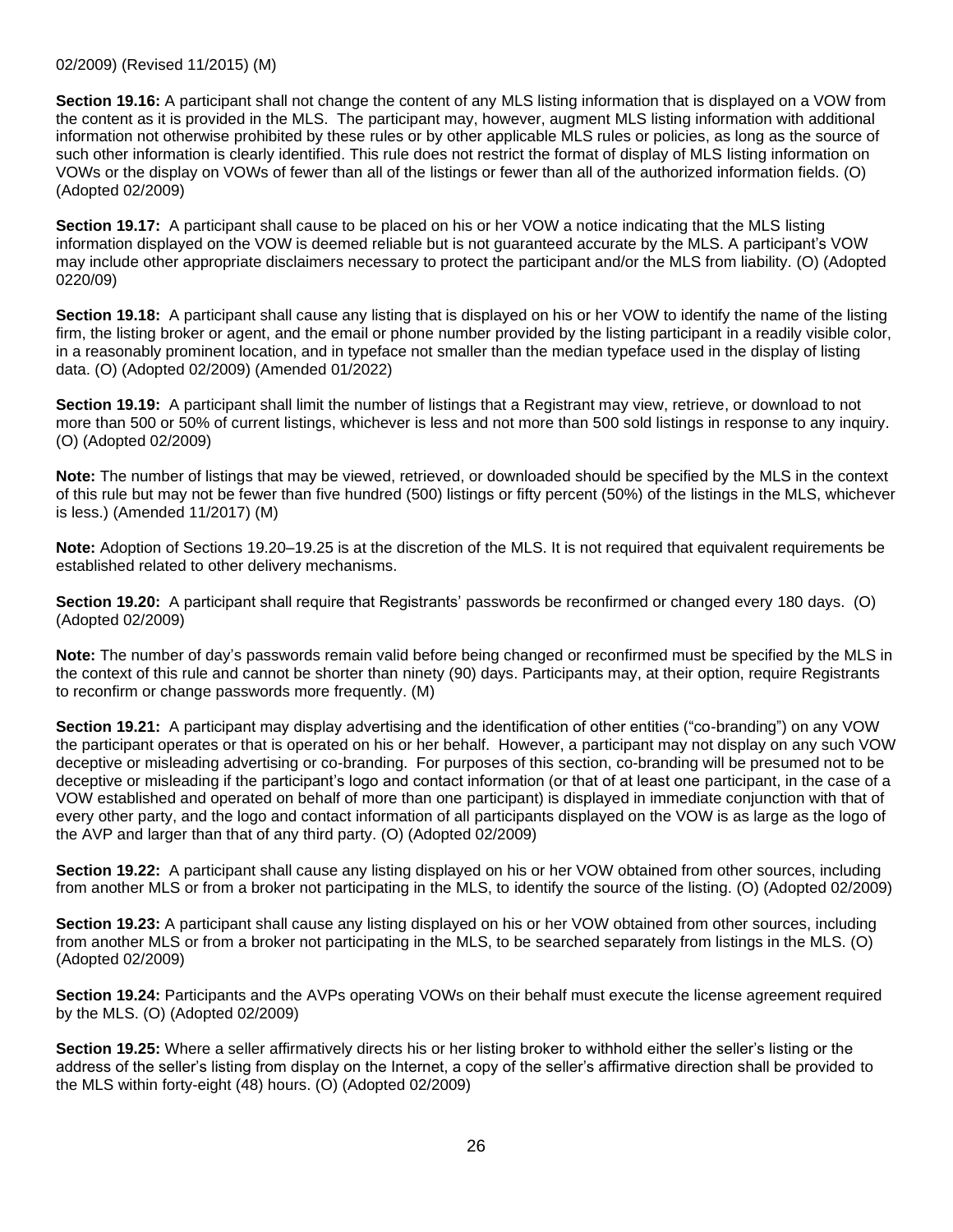# **1. Unallowable Data in Public Remarks**

#### **1 st Offense Warning; 2 nd Offense \$500 Fine; 3 rd Offense \$1000 Fine**

Examples of data included but not limited to would be names, phone numbers, websites, logos, slogans, etc. *There shall be only one warning per licensee.* (Amended 06/2022)

#### **2. Blank, Incorrect, or Fictitious Information in Required Data Fields 1 st Offense Warning; 2 nd Offense \$100 Fine; 3 rd Offense \$200 Fine**

Required data entry items (noted with asterisk) on the MLS data sheet must be completed accurately using resources provided or available. Entering zeros to bypass a required data field is prohibited if the information is available from MLS references provided including but not limited to area atlas, auditor records, etc. *Realtor® will be notified and allowed 48 hours to correct the identified violation before fine is assessed. There shall be only one warning per licensee.* (Amended 06/2022)

### 3. **No Photo or Property Disclosures/Exempt Form**

# **1 st Offense \$100 Fine; 2 nd Offense \$200 Fine; 3 rd Offense \$500 Fine**

As defined by property category per Section 1.2.01., properties must have an exterior photo or appropriate rendering except where sellers expressly direct that photographs of their property not appear in MLS compilations. Property Disclosures or an Exemption Form must be added to the attachments upon entering the listing. Photo and Property Disclosures/Exempt Form must be added within twenty-four (24) hours except weekends and federal holidays whereby the photo and required documents will be added the following business day. *Realtor® will be fined immediately.* (Amended 06/2022)

### 4. **Non-Reported Closing (Solds)**

# **1 st Offense Warning; 2 nd Offense \$100 Fine; 3 rd Offense \$200 Fine**

All sales closed must be entered within 14 days from the actual closing/funding date. *There shall be only one warning per licensee.* (Amended 06/2022)

### **5. Non-Reported Status Change**

### **1 st Offense \$100 Fine; 2 nd Offense \$200 Fine; 3 rd Offense \$500 Fine**

Any change in listing status or other change in the original listing agreement shall be made only when authorized in writing by the seller and shall be filled with the Service within twenty-four (24) hours except weekends and federal holidays whereby the status is to be entered the following business day, after the authorized change is received by the listing broker. *Realtor® will be fined immediately.* (Amended 06/2022)

**6. Non-Reported Dual or Variable Rate Commission \$50.00** Agreement in which the seller/landlord agrees to pay a specified commission if the property is sold/leased by the listing broker without assistance and different commission of the sale/lease results through the efforts of a cooperating broker shall be disclosed. *Realtor® will be notified and allowed 48 hours to correct the identified violation before fine is assessed, and there shall be only one warning per licensee.*

### **7. Listing Not Submitted to MLS**

### **1 st Offense \$500 Fine; 2nd Offense \$1000 Fine; 3rd Offense \$2000 Fine**

Listings required by the MLS to be submitted shall be submitted by the listing company within twenty-four (24) hours, except weekends and federal holidays whereby the listing shall be entered the following business day from the date all signatures are obtained unless proper documentation (such as for an exempt under Section 1.3 Exempt Listings of the MLS rules and regulations) has been submitted to the MLS. *Realtor® will be fined immediately.* (Amended 05/2010) (Amended 06/2022)

### **8. Entry of Branded Virtual Tour on Listing**

# **1 st Offense Warning; 2nd Offense \$500 Fine; 3rd Offense \$1000 Fine**

Defined as tours that include but are not limited to verbal or written information such as email, addresses, websites, office-mobile-fax numbers, company affiliations, primary or ancillary advertisements, logos, agent or team names or identifiable codes or symbols cannot be included with any listing. However, unbranded tours may be included with any listing. *There shall be only one warning per licensee.* (Amended 06/2022)